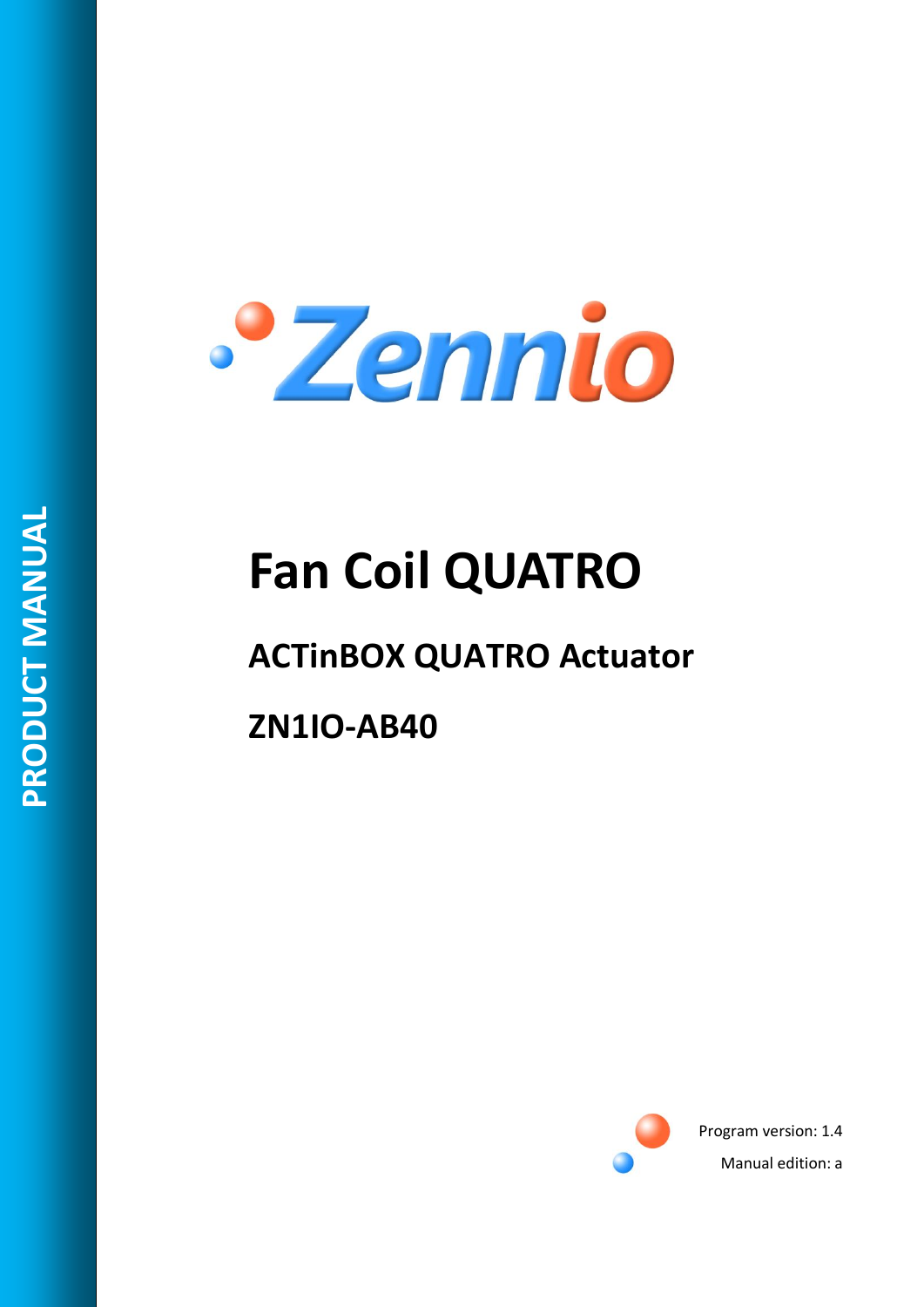#### **INDEX**

| 1.1.   |  |
|--------|--|
| 1.2.   |  |
| 1.3.   |  |
| 1.4.   |  |
|        |  |
| 2.1.   |  |
| 2.1.1. |  |
| 2.1.2. |  |
| 2.2.   |  |
| 2.2.1. |  |
| 2.2.2. |  |
| 2.2.3. |  |
|        |  |
| 3.1.   |  |
| 3.2.   |  |
| 3.2.1. |  |
| 3.2.2. |  |
| 3.2.3. |  |
| 3.3.   |  |
| 3.3.1. |  |
| 3.3.2. |  |
| 3.4.   |  |
| 3.5.   |  |
| 3.6.   |  |
| 3.7.   |  |
|        |  |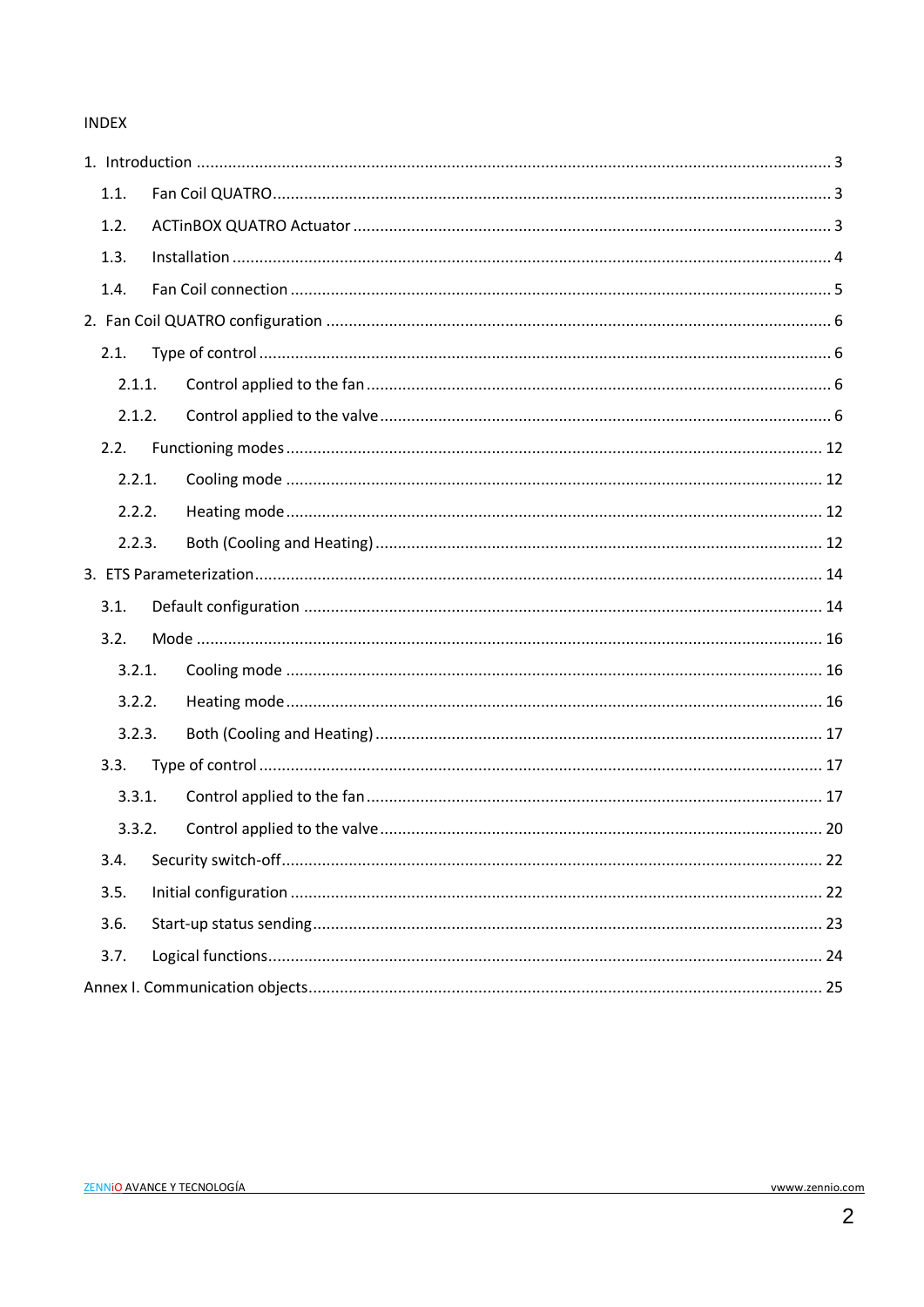### <span id="page-2-0"></span>**1. INTRODUCTION**

#### <span id="page-2-1"></span>**1.1. FAN COIL QUATRO**

Fan Coil QAUTRO is a **Zennio** application that uses the **ACTinBOX QUATRO** actuator to fulfil the climate control necessities in installations with an integrated Fan Coil unit within a domotic environment.

This application allows manual and automatic management of the valves and the fan speed.

Since the actuator has 4 outputs, it will be possible to control Fan Coil units of **2 pipes**.

#### <span id="page-2-2"></span>**1.2. ACTINBOX QUATRO ACTUATOR**

**ACTinBOX QUATRO** is a KNX actuator able to control Fan Coil systems, which combines in a same devices the following features:

D **4** multifunction binary **outputs**, of 16A each, to be configured as:

- $\triangleright$  Up to 2 shutter channels (with or without slats).
- $\triangleright$  Up to 4 individual outputs.

Multi operational **logical functions** module. S

**Manually operating** over the actuator outputs, by means of the Zennio infrared remote control.



Figure 1.1. ACTinBOX QUATRO Actuator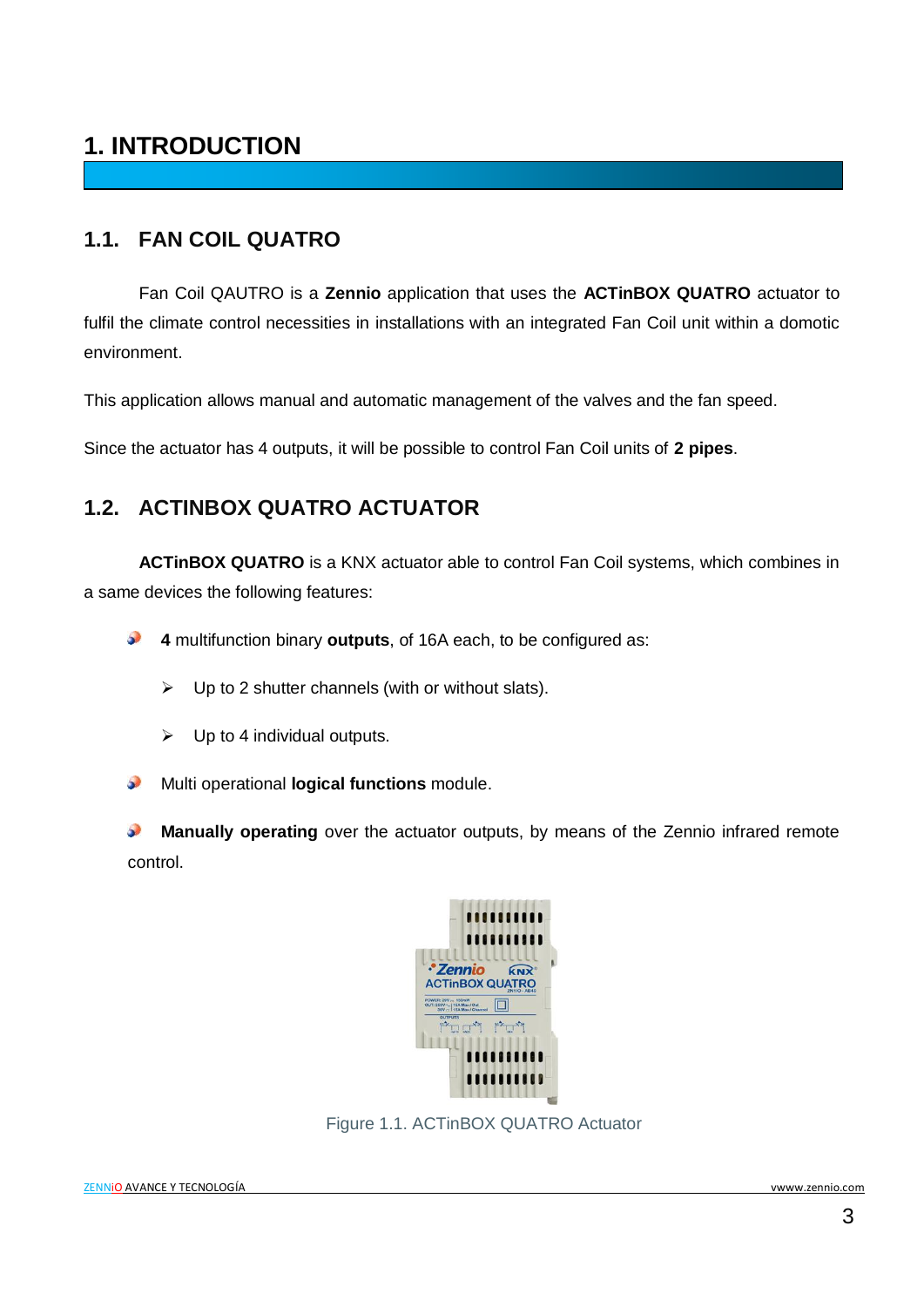#### <span id="page-3-0"></span>**1.3. INSTALLATION**

ACTinBOX QUATRO connects to the KNX bus through the included KNX connector.

Once the device is provided with power supply from the KNX bus, both the physical address and the associated application program can be downloaded.

This actuator does not need any additional external power supply since it is powered through the KNX bus.



Figure 1.2. ACTinBOX QUATRO Elements scheme

It is described below the functionality of the main elements of the actuator:

**Programming button (4):** a short press on this button set the actuator in programming mode, and the associated LED (3) lights red. (**Note:** *If this button is held while plugging the device into de KNX bus, ACTinBOX QUATRO goes into secure mode. The LED blinks red every 0.5 seconds).*

**Outputs (1 and 5):** the terminal blocks with screws (included in the original package) S. must be plugged here to allow connecting the different systems to be controlled by the actuator. The terminal blocks wiring may be carried out before inserting them in the corresponding points.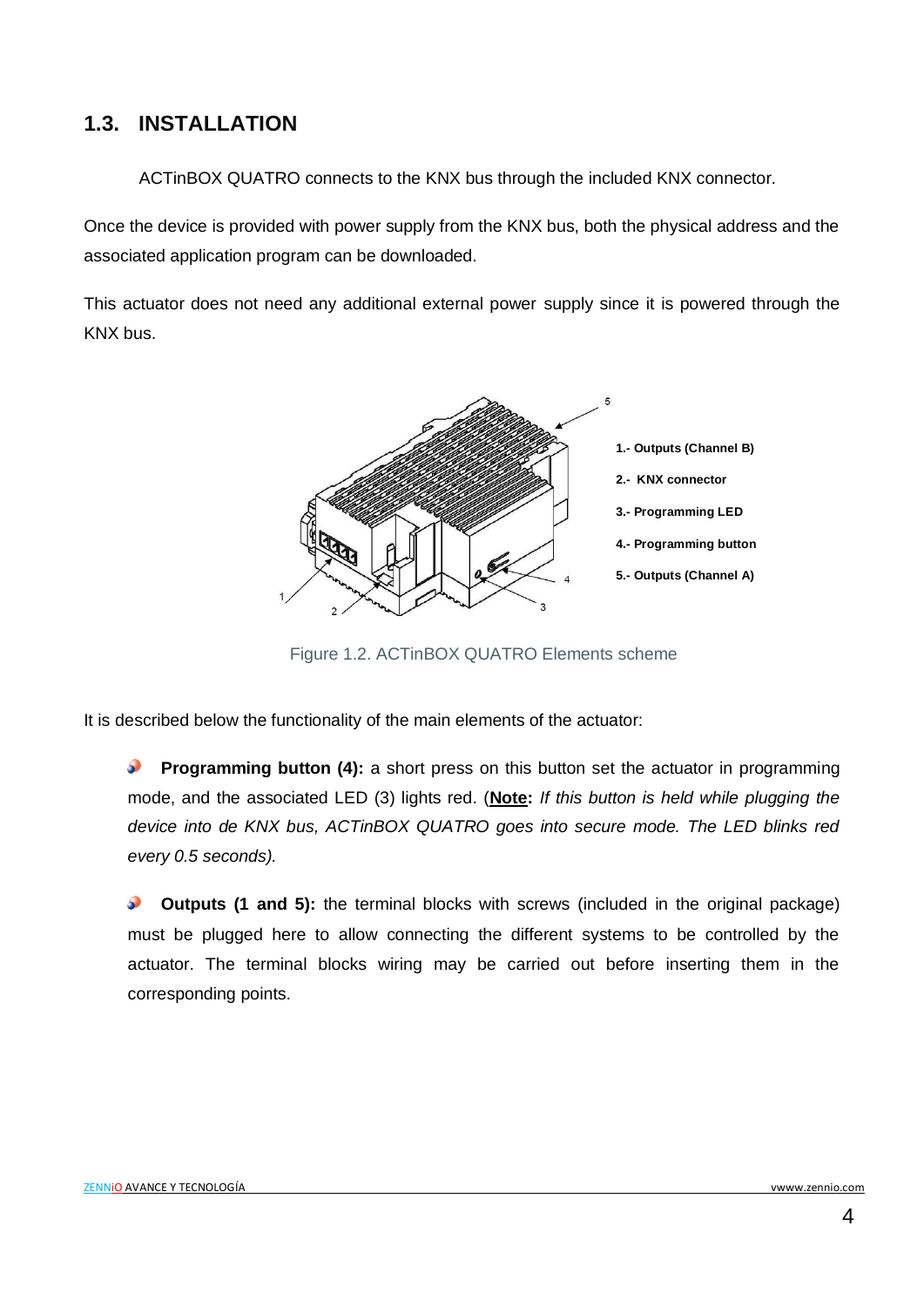#### <span id="page-4-0"></span>**1.4. FAN COIL CONNECTION**

Next, a schematic of a typical connection used to control a Fan Coil in a KNX installation with the ACTinBOX QUATRO is shown:



Figure 1.3. ACTinBOX QUATRO to Fan Coil connection

As shown in the figure 1.3, the correspondences of the actuator outputs to its connection with the Fan Coil are:

- QUATRO Output 1: Valve control (cooling/heating)
- QUATRO Output 2: Fan Speed 1
- QUATRO Output 3: Fan Speed 2
- QUATRO Output 4: Fan Speed 3

To obtain more detailed information about the technical features of ACTinBOX QUATRO, as well as security and installation information, please read the actuator **Datasheet**, included in the original package of the device and also available at: [http://www.zennio.com.](http://www.zennio.com/)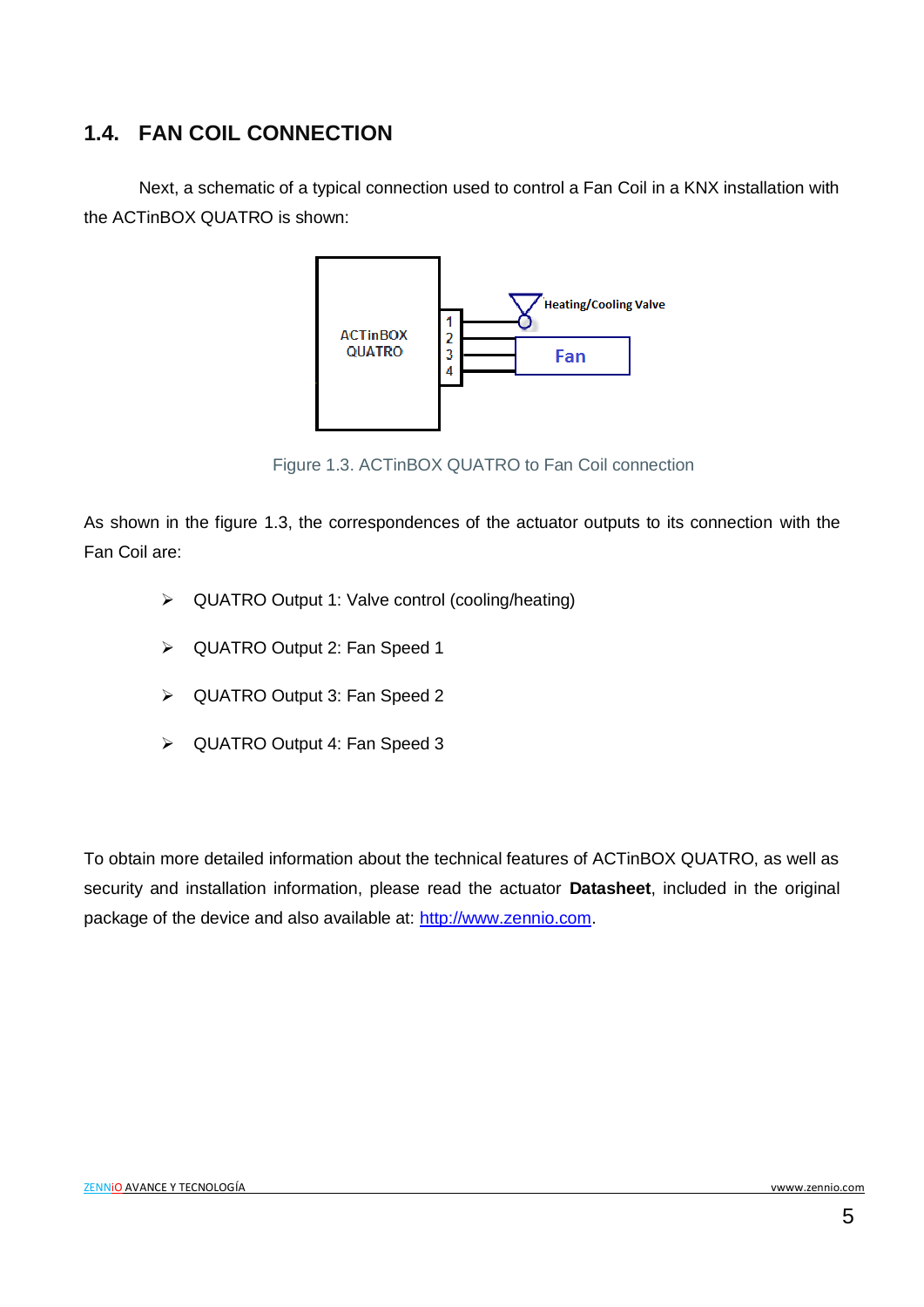## <span id="page-5-0"></span>**2. FAN COIL QUATRO CONFIGURATION**

#### <span id="page-5-1"></span>**2.1. TYPE OF CONTROL**

ACTinBOX QUATRO can control Fan Coil system in two different ways: control applied to the fan or control applied to the valve.

#### <span id="page-5-2"></span>**2.1.1. CONTROL APPLIED TO THE FAN**

The fan will be in charge to control the Fan Coil functioning, through orders received from the KNX bus. The valve status will depend on the fan status. If it is on, the valve will be opened and if it is off, the valve will be closed.

Different fan percentages can be defined by parameter, associated to each of the fan speeds available. Speed 0 (Stopped), 1, 2 or 3. Depending on the received fan percentage, the fan will be set in the corresponding ventilation level (or speed), according to the percentages parametrized in ETS.

#### <span id="page-5-3"></span>**2.1.2. CONTROL APPLIED TO THE VALVE**

In this case, the Fan Coil valve will be controlled via the orders received from the KNX bus through the associated communication objects. Next situations can be distinguished, depending on the parametrized mode:

**Cooling mode.** The valve will be controlled through the corresponding communication S. object ("PWM Cooling control").

S **Heating mode.** The valve will be controlled through the corresponding communication object ("PWM Heating control").

53 **Both modes.** In the cooling mode, the valve will follow the orders received through the communication object "PWM Cooling control". In the heating mode, the valve will follow the orders received through the communication object "PWM Heating control". In both cases, changes produced in the object that does not belong to the actual mode will be ignored.

The fan status can be controlled independently (manual control) or in an automatic way by the program itself (automatic control):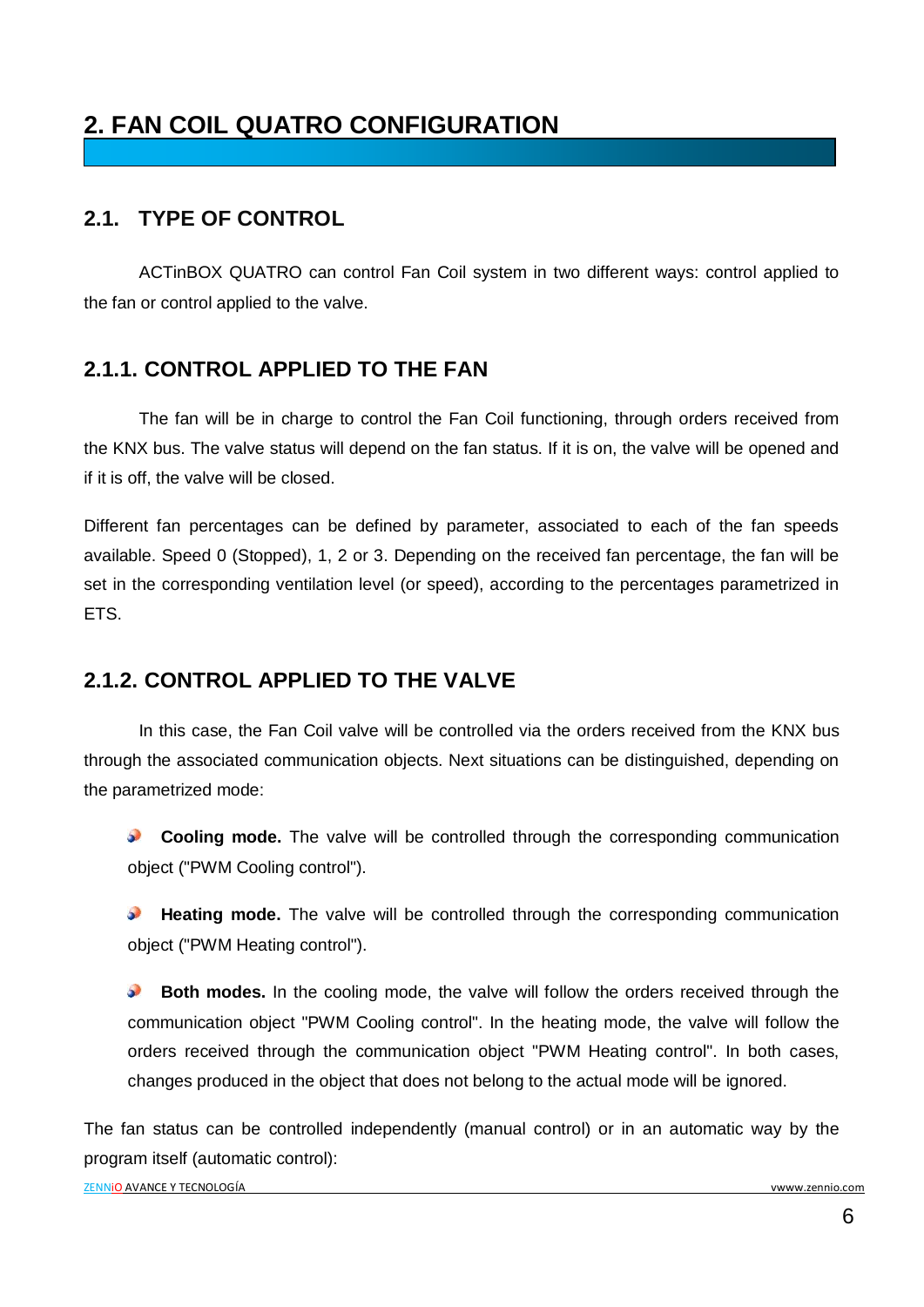S **Manual speed control.** Ventilation level will be controlled independently, using any of the following methods:

 **Step control:** the ventilation level/speed is controlled through the 1-bit communication object "Fan Step control", by writing a "1" to increase one level or a "0" to decrease it. This control type can be non cyclical (see figure 2.1) or cyclical (figure 2.2).



Figure 2.1. Non cyclical manual step control



 **Single control**: if this method is chosen, eight 1-bit communication objects will be automatically enabled. The first four are associated to each ventilation level: "Fan: Speed  $x''$  ( $x = 0$ , 1, 2 or 3), and they only react when a "1" is sent through the object. If a "0" is received, no action is carried out (see table 2.1). The four last objects, "Fan: Speed x (Status)", are used to know the ventilation status. All of them have the value "0" except the one that makes reference to the actual ventilation level, whose value will be "1".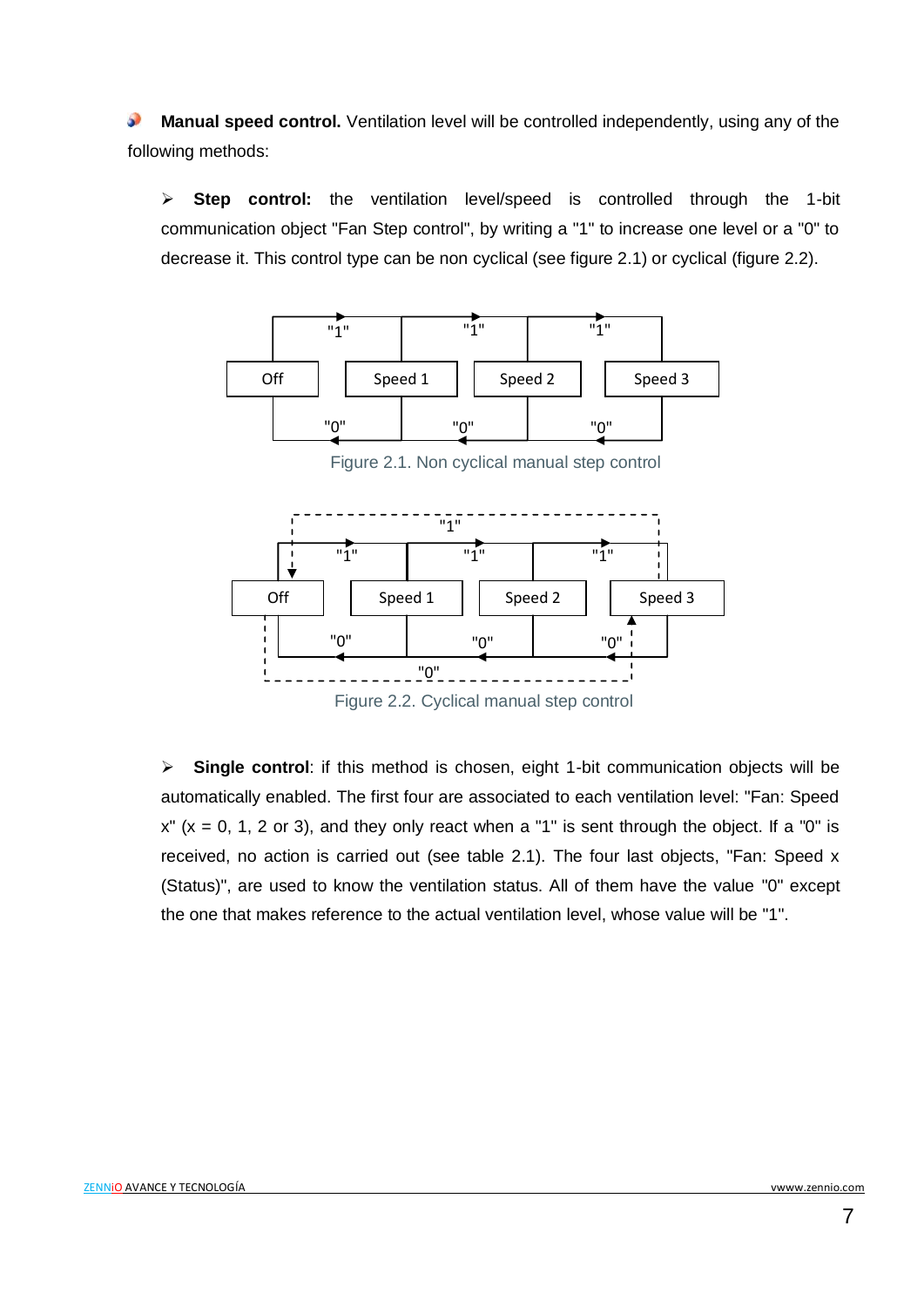| <b>Object</b> | <b>Value</b> | <b>Action</b>     |
|---------------|--------------|-------------------|
| Speed 0       |              | Ignore            |
|               |              | Speed 0 (stopped) |
| Speed 1       |              | Ignore            |
|               |              | Speed 1           |
| Speed 2       |              | Ignore            |
|               |              | Speed 2           |
| Speed 3       |              | Ignore            |
|               |              | Speed 3           |

Table 2.1. Actions of the manual control over the fan

 **Percentage control:** the fan speed will be controlled through the communication object "Fan Speed [1 byte]", by writing a percentage value on it. This value will correspond with a determinate ventilation level, according to the table 2.2:

| <b>Off</b> | $0\%$        |
|------------|--------------|
| Speed 1    | 1 - 25 %     |
| Speed 2    | $26 - 50%$   |
| Speed 3    | $51 - 100\%$ |

Table 2.2. Percentages associated to each fan speed

**Auto speed control.** When selecting this method, 4 communication objects will be provided:

- "Fan Auto": 1-bit object to activate or deactivate the automatic control by sending a "1" or "0", respectively.

- "Fan Auto (Status)": 1-bit object used to know, at any time, the automatic fan control status ("0" means deactivated and "1", activated).

- "Ambient temperature" and "Setpoint temperature": 2-byte communication objects, which will be used to set the fan speed automatically, as shown next.

When enabling the automatic control ("Fan Auto = 1"), the fan will be immediately set in any of the three speed levels available (or it will be switched off: Level/Speed 0), depending on the temperature criterion chosen (see figure 2.3).

To leave the automatic mode, just write a "0" in the object "Fan: Auto". The ventilation level of the fan will be kept until it receives a new order modifying it.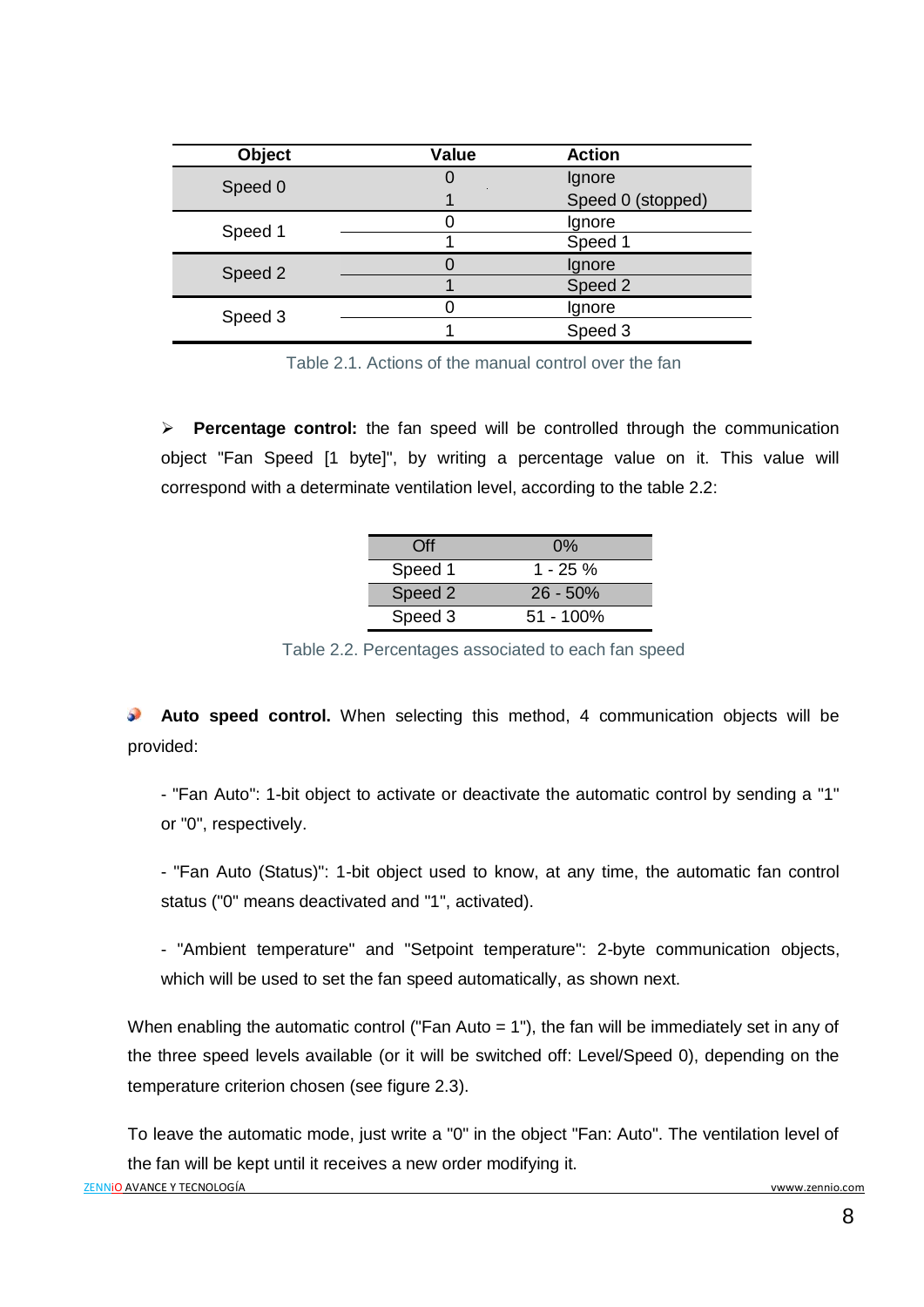It is also possible to leave the automatic mode by manually changing the ventilation level (sending orders through the enabled object for manual control). The object "Fan Auto (Status)" will get the value "0" and the fan speed will be the corresponding one, according to the received order.

To get a correct configuration of the automatic mode, it will be necessary to define a set parameters in the corresponding parameterization window in ETS (see section 3.3.2):

 **t0, t1, t2:** these are the temperature differences, in tenths of degree, between the different fan speed levels (from 0 to 3). The application program will automatically estimate the difference between the ambient and the setpoint temperature ("Diff") and it will compare it with the values t0, t1 and t2. And, depending on the range this difference is, it will activate a ventilation speed ot other:

 $-$  If Diff  $\leq$  t0  $\rightarrow$  Speed 0 (fan off/stopped).

 $-$  If t0  $<$  Diff  $<=$  t0  $+$  t1  $\rightarrow$  Speed 1

- $-$  If t0  $+$  t1  $<$  Diff  $=$  t0  $+$  t1  $+$  t2  $-$ > Speed 2
- $-$  If Diff  $>$  t0  $+$  t1  $+$  t2  $>$  Speed 3

*Example:*

*Suppose that the following differences between ventilation levels are parameterized:*

$$
t0 = 1^{\circ}\text{C}; t1 = 2^{\circ}\text{C}; t2 = 2^{\circ}\text{C}
$$

*Setpoint temperature is 25ºC and the ambient temperature has the following values:*

*1º) Tamb = 25.5ºC. Difference Setpoint-Ambient = Diff = 0.5ºC. As this difference is lower than t0, Fan Coil QUATRO will switch off the fan.*

*2º) Tamb = 28ºC. Diff = 3ºC. This difference is equal to "t0+t1", so Fan Coil QUATRO will activate the fan at speed 1.*

*3º) Tamb = 31ºC. Diff = 6ºC. This difference is higher than "t0+t1+t2", so Fan Coil QUATRO will increase the fan speed to speed 3.*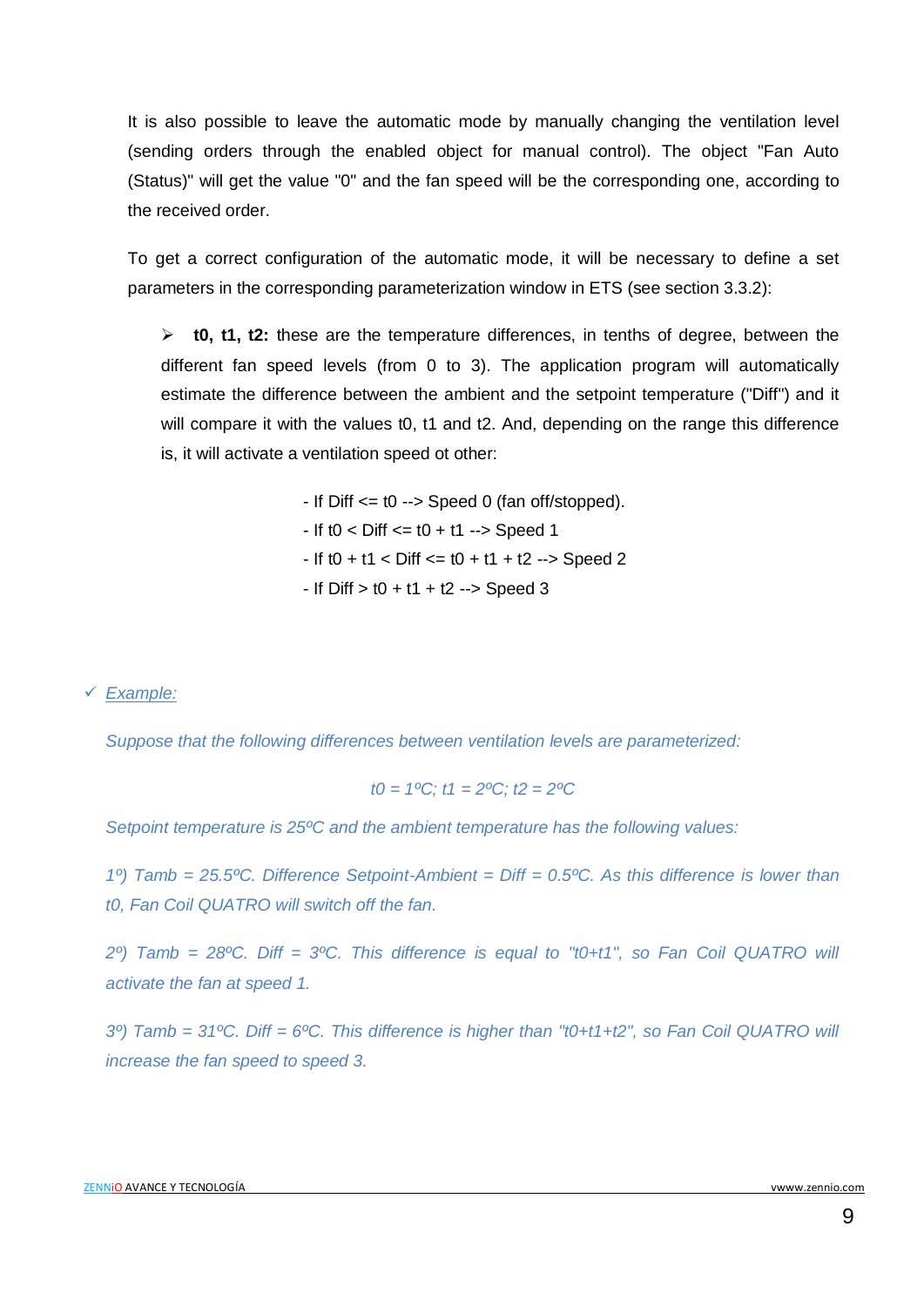**Hysteresis [x 0.1ºC]:** parameter that allows a higher control over the temperature variations around the limit of the different fan speed levels.

Besides these parameters, it will be necessary to define the two temperature objects in a proper way, knowing that the **setpoint temperature** is the desired temperature for the room, whereas the **ambient temperature** is the real temperature of the room, which can be obtained through an external KNX device. These two temperatures will be compared and its result will determinate the fan speed level.

For a better understanding of this behaviour it is recommended to consult the figure 2.3, which represents the two modes on which Fan Coil can work (Cooling mode and Heating mode) and the temperature differences between the fan speed levels, as well as the hysteresis bands for each of them. Depending on the ambient temperature, the setpoint temperature, the parametrized temperature and hysteresis values, the automatic control of Fan Coil QUATRO will calculate automatically the level which is needed to set the fan speed to fulfil the requirements of the desired temperature.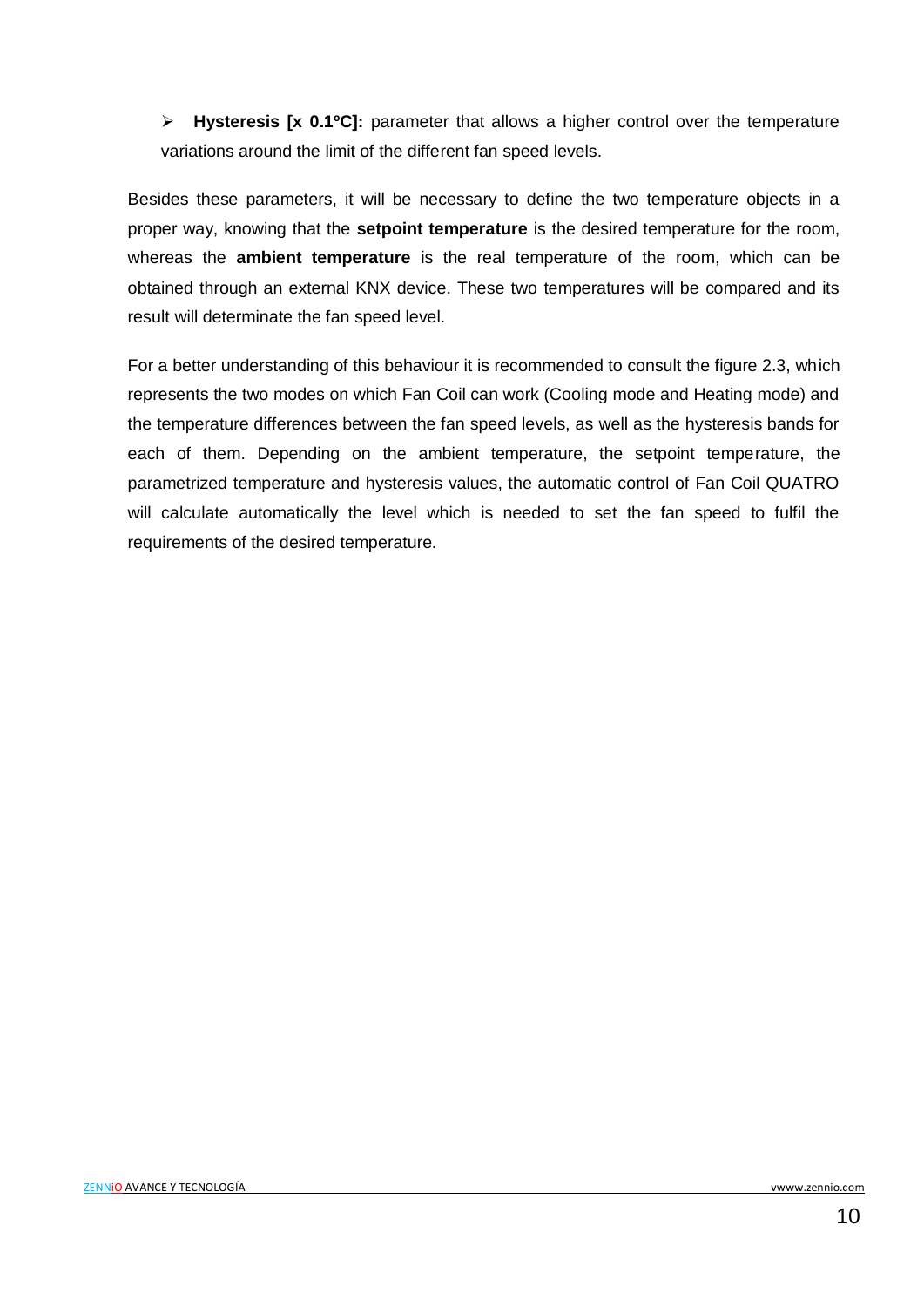

**T = Setpoint temperature t0, t1, t2 = Temperature differences h = Hysteresis**

Figure 2.3. Temperature bands for automatic control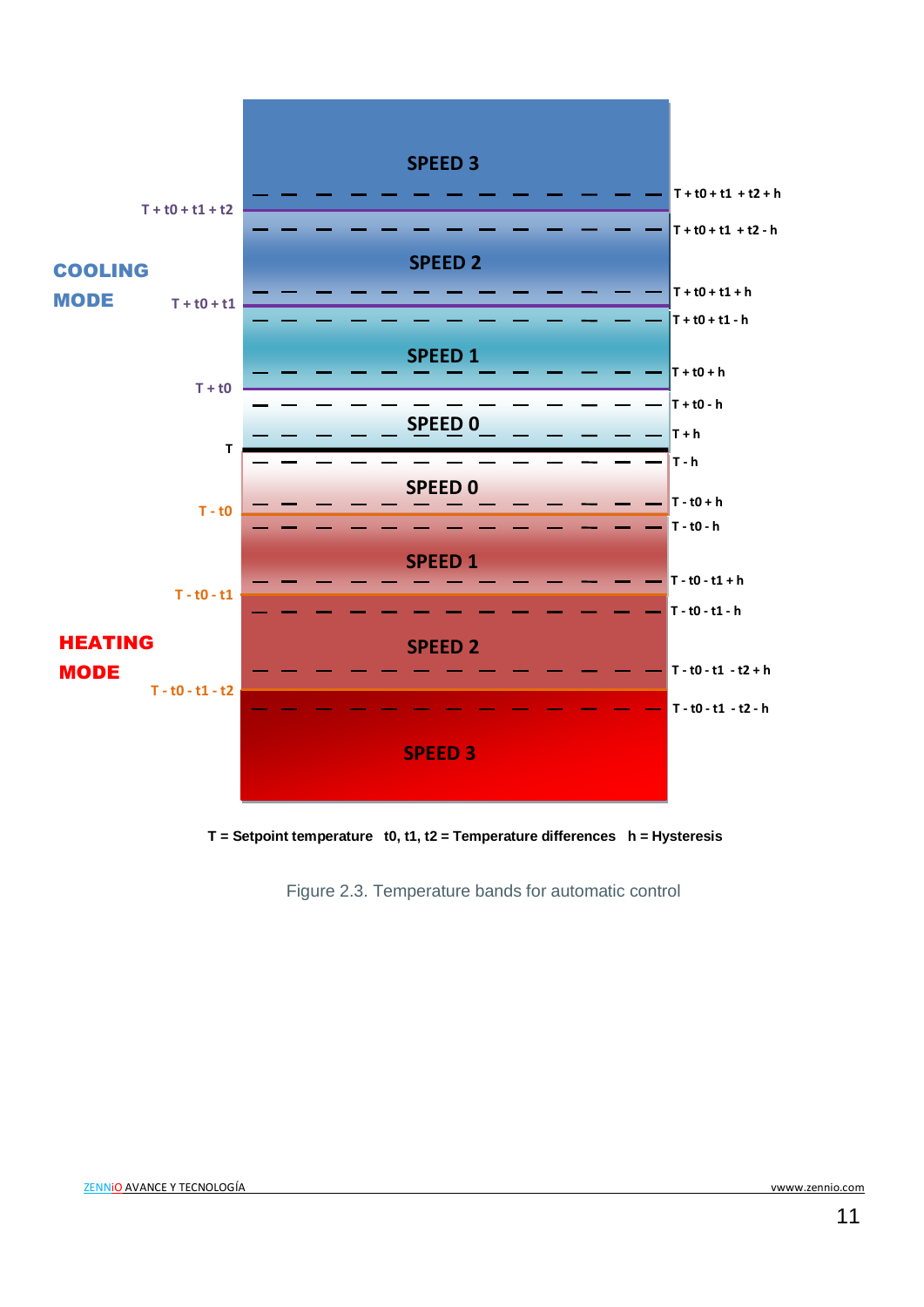#### <span id="page-11-0"></span>**2.2. FUNCTIONING MODES**

Desires functioning mode can be chosen, as in every climate system, among next ones: **cooling**, **heating** or **both**.

#### <span id="page-11-1"></span>**2.2.1. COOLING MODE**

It is the default Fan Coil mode. Depending on the chosen control type, different communication objects will be enabled:

> - Control applied to the fan: the 1-bit object "Valve (Status)" is enabled, which allows knowing at any moment the valve status ("0" closed, "1", opened).

> - Control applied to the valve: besides the valve status object, it is also enabled the 1-bit communication object "PWM Cooling control", to send the open/close orders to the valve, by sending a "1" or a "0", respectively.

#### <span id="page-11-2"></span>**2.2.2. HEATING MODE**

The same way as before, depending on the parameterized control type, different communication objects will be enabled:

> - Control applied to the fan: the 1-bit object "Valve (Status)" is enabled, which allows knowing at any moment the valve status ("0" closed, "1", opened).

> - Control applied to the valve: besides the valve status object, it is also enabled the 1-bit communication object "PWM Heating control", to send the open/close orders to the valve, by sending a "1" or a "0", respectively. It will be also possible to configure a delay, in seconds, to switch off the fan, which allows taking the heat for longer, getting a higher energetic efficiency.

#### <span id="page-11-3"></span>**2.2.3. BOTH (COOLING AND HEATING)**

In this case, and depending on the chosen mode, next communication objects will be provided for Fan Coil management in cooling and heating situations:

> - Control applied to the fan: the 1-bit communication object "Mode" is enabled, which allows the switching between modes (writing a "1" for Heating and a "0" for Cooling), and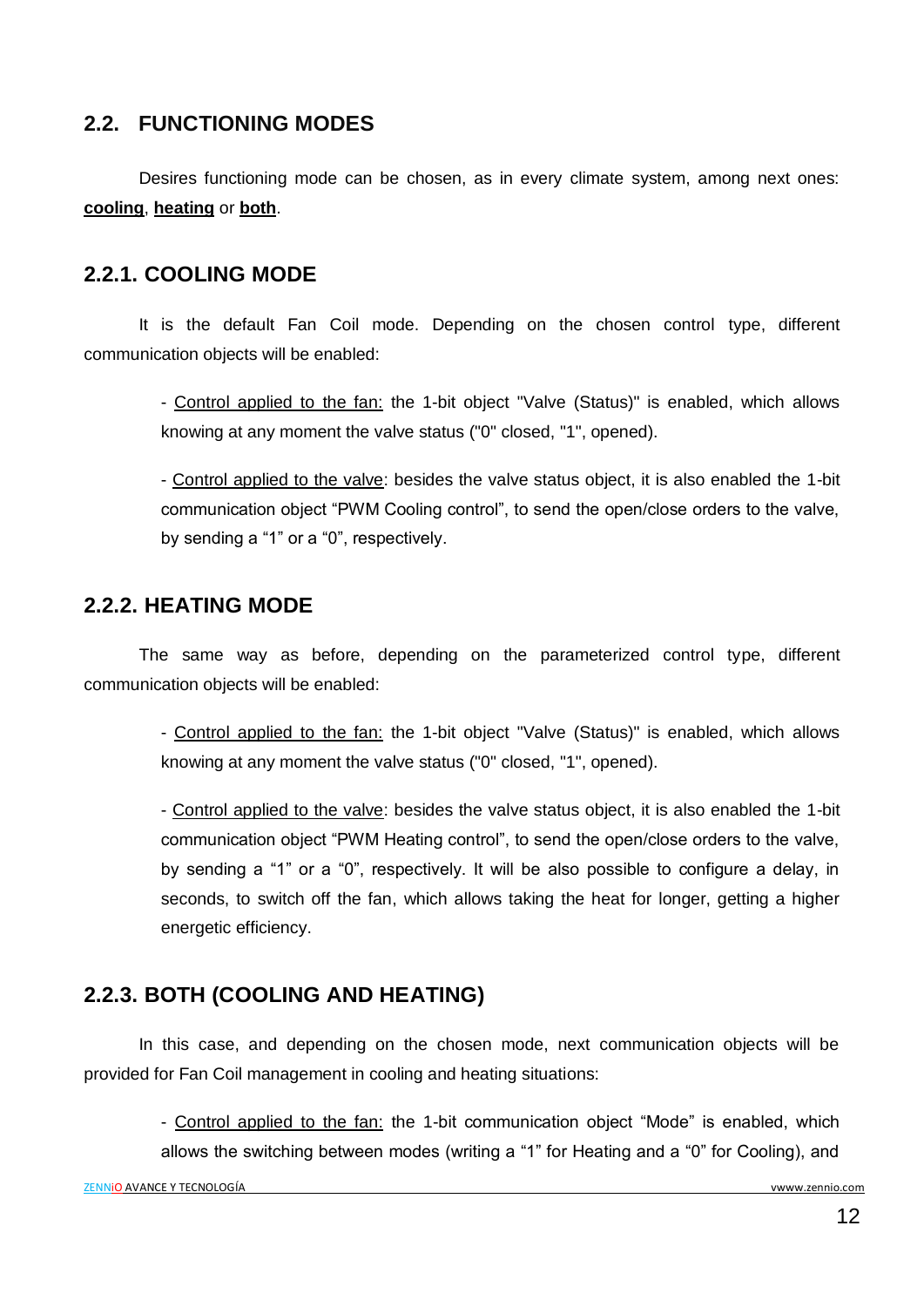1-bit object "Mode (Status)", to know the Fan Coil mode at all times ("1" for Heating and "0" for Cooling). Moreover, the "Valve (Status)" communication objects is available, to know the valve status, depending on the parameterized mode.

- Control applied to the valve: besides the objects described in control applied to the fan, two 1-bit communication objects to control the valve will be shown: "PWM Cooling Control" and "PWM Heating Control". In this case it is also possible to configure a delay, in seconds, to switch off the fan.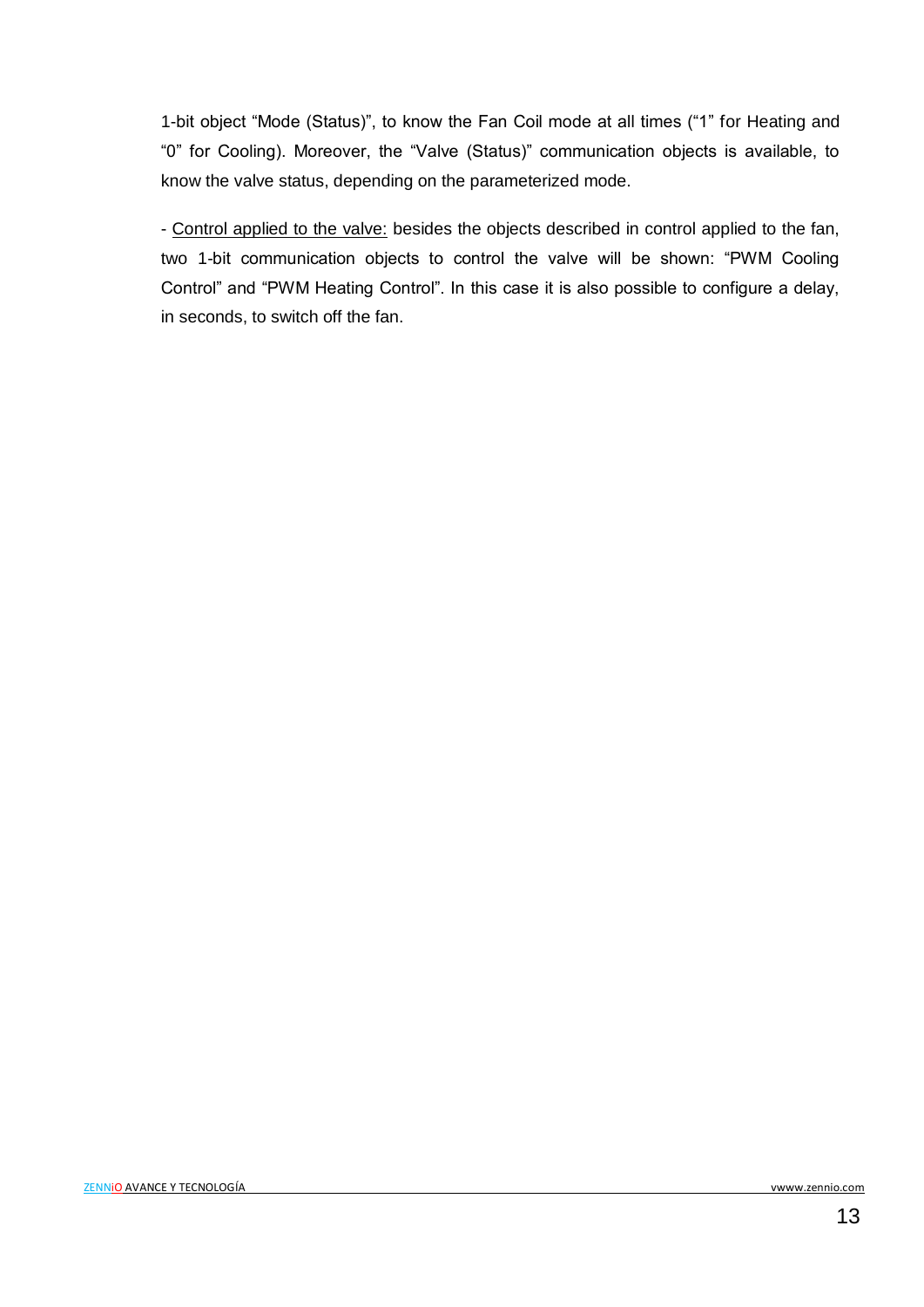# <span id="page-13-0"></span>**3. ETS PARAMETERIZATION**

For starting to parameterize the Fan Coil for ACTinBOX QUATRO it is necessary, once the ETS program has been opened, importing the data base of the product (version 1.4 of the application program).

Next, the device is added to the project where desired. Click the right mouse button on the device and select "Edit parameters" for starting with the configuration.

In the following sections there is a detailed explanation about each of the different functionalities of Fan Coil QUATRO in ETS.

#### <span id="page-13-1"></span>**3.1. DEFAULT CONFIGURATION**

This section shows the default configuration from which the device parameterization starts.

| Topology in Fan Coil QUATRO      |                   |                            |                                        |        |
|----------------------------------|-------------------|----------------------------|----------------------------------------|--------|
| Fan Coil QUATRO                  | Num               | Name                       | <b>Object Function</b>                 | Length |
| <b>III</b> 1 New Area            | l≣¤∄0             | On/Off                     | $0=Off.1=On$                           | 1 bit  |
| $\Box$ $\Box$ 1.1 New Line       | $\blacksquare$ 1  | On/Off (Status)            | $0=Off.1=On$                           | 1 bit  |
| <b>E-H</b> 1.1.1 ACTInBOX QUATRO | ■ 15              | <b>PWM Cooling Control</b> | 0=Close,1=Open Valve                   | 1 bit  |
|                                  | <b>EZ</b> 6       | Valve (Status)             | $0 = Closed, 1 = Opened$               | 1 bit  |
|                                  | $\blacksquare$ 17 | Fan Speed [1byte] (Status) | $0\% =$ S0:25% = S1:50% = S2:100% = S3 | 1 Byte |

Figure 3.1. Default topology

As it can be seen in the figure 3.1, Fan Coil QUATRO shows several default communication objects:

Đ "On/Off": 1-bit object to switch on or off the Fan Coil by sending a "1" or "0", respectively.

D "On/Off (Status)": 1-bit object to check the machine status (on/off) at any time.

**Note:** *Take into account that, while the Fan Coil status is OFF, any change in the fan speed or any order over the valve will be ignored until the Fan Coil is switched on.* 

Fan coil for QUATRO is configured by default to apply a control over the valve and with the "Cooling" mode activated. For that reason, there will be present the following default communication objects:

 $\bullet$ "PWM Cooling control": 1-bit object that allows opening or closing the valve by sending a "1" or "0", respectively.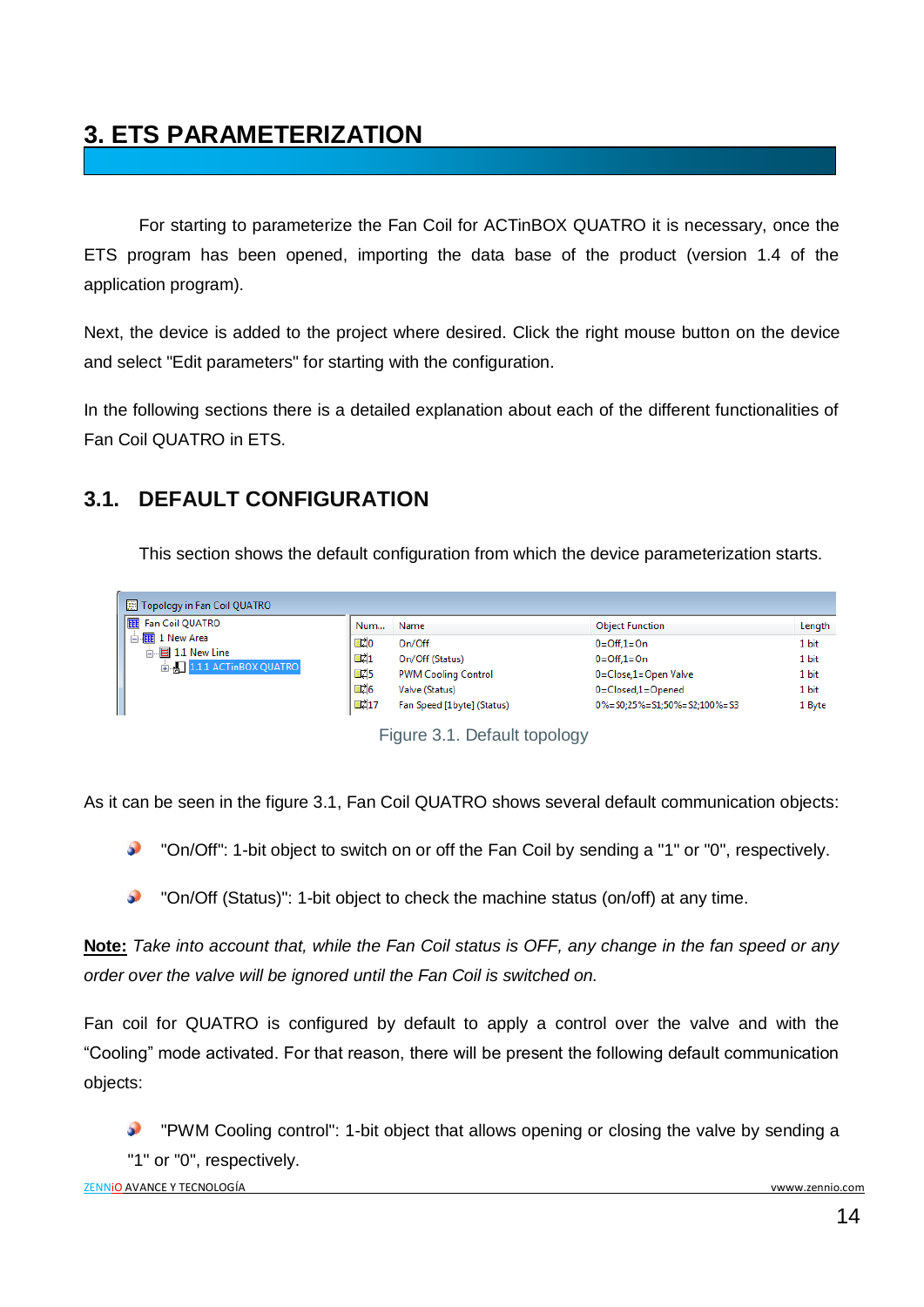5 "Valve (Status)": 1-bit object to check at any time the status (opened/closed) of the valve.

"Fan: Speed (Status)": 1-byte object to know at any moment the ventilation level, in S percentage, according to the Table 3.1:

| Off     | $0\%$ |
|---------|-------|
| Speed 1 | 25%   |
| Speed 2 | 50%   |
| Speed 3 | 100%  |

Table 3.1. Fan speed-Fan percentage ratio

When entering for the first time to the parameters edition of ACTinBOX QUATRO, the following window will be shown:

| 1.1.1 ACTInBOX QUATRO |                         | $\mathbf{x}$         |
|-----------------------|-------------------------|----------------------|
| GENERAL<br><b>FAN</b> | <b>GENERAL</b>          |                      |
|                       | Mode                    | Cooling              |
|                       | Type of Control         | Applied to the Valve |
|                       | Security Switch-Off     | No.                  |
|                       | Init Config             | Default              |
|                       | Start-up Status Sending | No.<br>▼             |
|                       | Logical Functions       | No.                  |

Figure 3.2. Configuration screen by default

In the next sections, the functionality of each parameter of the application Fan Coil QUATRO will be described.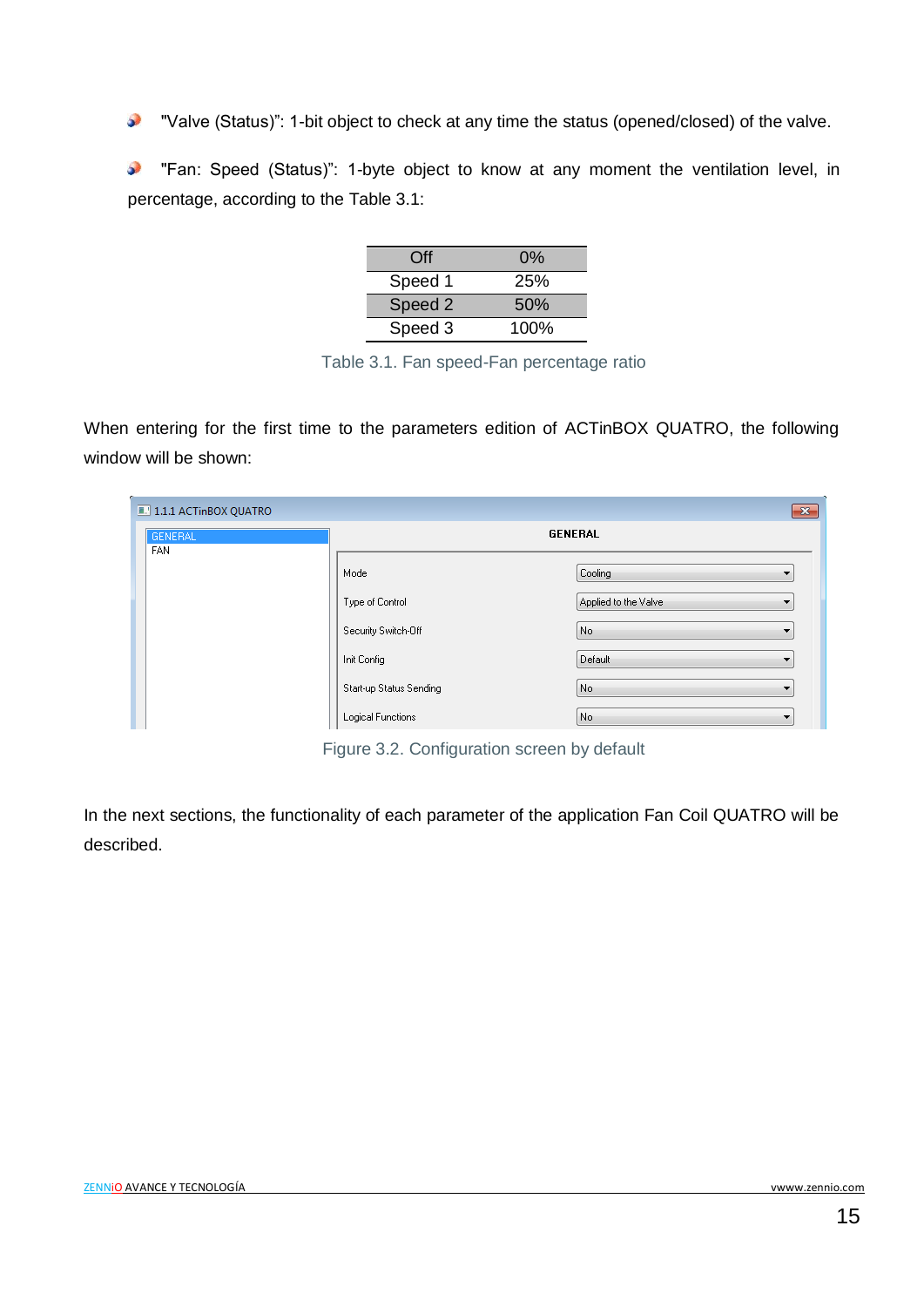#### <span id="page-15-0"></span>**3.2. MODE**

| 1.1.1 ACTInBOX QUATRO |                         |                                          | $-x$                     |
|-----------------------|-------------------------|------------------------------------------|--------------------------|
| GENERAL<br>FAN        |                         | <b>GENERAL</b>                           |                          |
|                       | Mode                    | Cooling                                  |                          |
|                       | Type of Control         | Cooling<br><b>Heating</b><br><b>Both</b> |                          |
|                       | Security Switch-Off     | No                                       |                          |
|                       | Init Config             | Default                                  | $\overline{\phantom{a}}$ |
|                       | Start-up Status Sending | No                                       | ▼                        |
|                       | Logical Functions       | No                                       | ▼                        |

Desired functioning mode can be chosen among next ones: **cooling**, **heating** or **both**.



#### <span id="page-15-1"></span>**3.2.1. COOLING MODE**

It is the default Fan Coil mode. Depending on the type of control parameterized, different communication objects to the Fan Coil control in cooling mode will be enabled, which functioning explanation can be read again in the section 2.2.1.

#### <span id="page-15-2"></span>**3.2.2. HEATING MODE**

Depending on the type of control parameterized, different communication objects to the Fan Coil control in heating mode will be enabled. Its functioning explanation can be read again in the section 2.2.2.

In case of selecting a control applied to the valve, a new drop-down box will be shown: "Fan switchoff delay", to configure a delay, in seconds, after which the fan will switch off ("Fan Speed Status=0%") once sent the order to close the valve ("PWM Heating Control =  $0$ ").

| Mode                                       | Heating              |   |
|--------------------------------------------|----------------------|---|
| Fan Switch-Off Delay<br>$[x1 \text{ sec}]$ | b                    | ÷ |
| Type of Control                            | Applied to the Valve |   |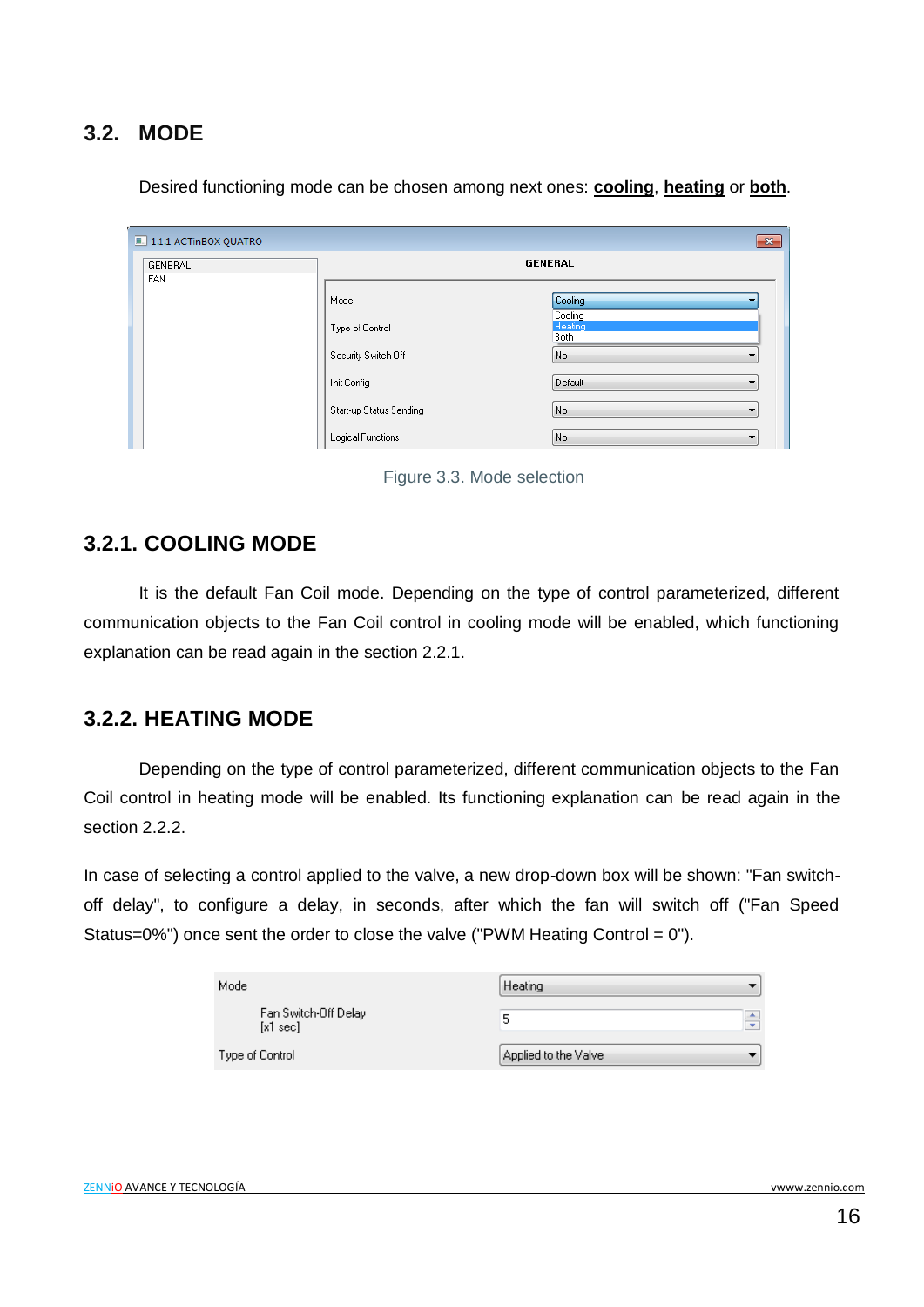#### <span id="page-16-0"></span>**3.2.3. BOTH (COOLING AND HEATING)**

In this case, and depending on the chosen mode, several communication objects will be provided for Fan Coil management in cooling and heating situations (please read its functioning in the section 2.2.3).

In case of selecting a control applied to the valve, a new drop-down box will be shown: "Fan Switchoff delay (only heating)", to configure a delay, in seconds, after which the fan will switch off ("Fan Speed Status=0%") once sent the order to close the valve ("PWM Heating Control =  $0$ ").

#### <span id="page-16-1"></span>**3.3. TYPE OF CONTROL**

To select one of these control methods: control applied to the fan or control applied to the valve.

#### <span id="page-16-2"></span>**3.3.1. CONTROL APPLIED TO THE FAN**

| 1.1.1 ACTInBOX QUATRO<br>$-x$ |                         |                    |  |  |
|-------------------------------|-------------------------|--------------------|--|--|
| <b>GENERAL</b>                |                         | <b>GENERAL</b>     |  |  |
| <b>FAN</b>                    |                         |                    |  |  |
|                               | Mode                    | Cooling<br>▼       |  |  |
|                               | Type of Control         | Applied to the Fan |  |  |
|                               | Security Switch-Off     | No<br>▼            |  |  |
|                               | Init Config             | Default<br>▼       |  |  |
|                               | Start-up Status Sending | No<br>▼            |  |  |
|                               | Logical Functions       | No<br>▼            |  |  |

Figure 3.4. Type of control selection: applied to the fan

When selecting this type of control in the general parameterization window, the specific window for the fan configuration is the following: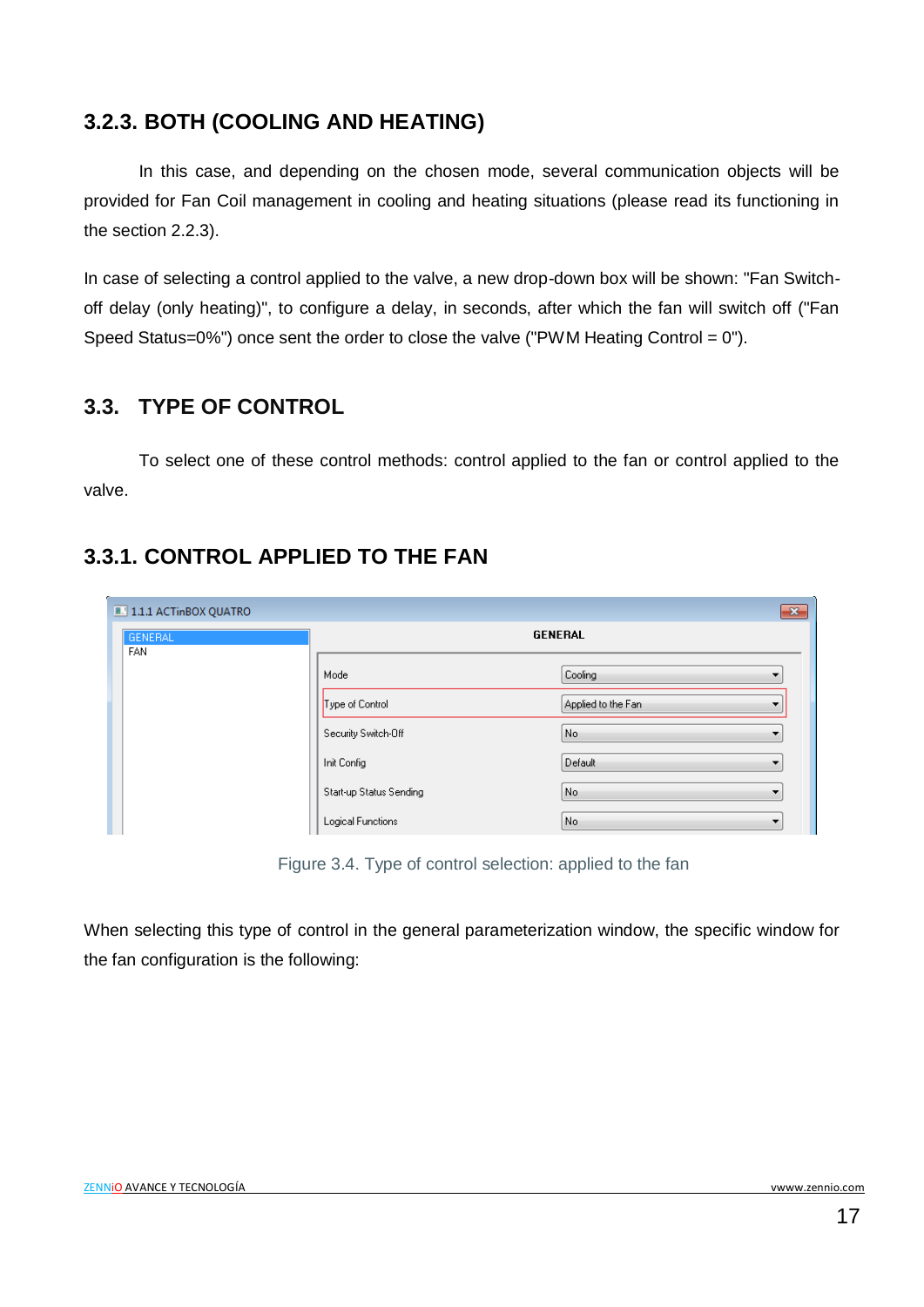| 1.1.1 ACTInBOX QUATRO |                                                                                       | $\mathbf{x}$                                                     |
|-----------------------|---------------------------------------------------------------------------------------|------------------------------------------------------------------|
| GENERAL<br><b>FAN</b> | <b>FAN</b>                                                                            |                                                                  |
|                       | Type of Relays Control<br>Delay<br>$[x0.1 \text{ sec}]$<br>Speed 0 (%)<br>Speed 1 (%) | Switching (just 1 relay on)<br>▼<br>÷<br>5<br>÷<br>25<br>츷<br>50 |
|                       | Speed 2 (%)                                                                           | 츷<br>75                                                          |
|                       | Speed 3 if greater than Speed 2                                                       |                                                                  |

Figure 3.5. Control applied to the fan

Where to configure the following features:

53 **Type of relays control:** indicates the way the ventilation level of the fan will change, by closing the relays associated to each actuator output (from output 2 to 4) in charge of the fan speed control. Two options can be chosen:

 **Switching** (just 1 relay on): just one of the 3 outputs of the actuator will be activated for each ventilation level**.** See figure 3.6.

When selecting this control type over the actuator outputs, a new label is shown ("Delay") that allows the activation of the outputs after a parameterized delay (in tenths of seconds).



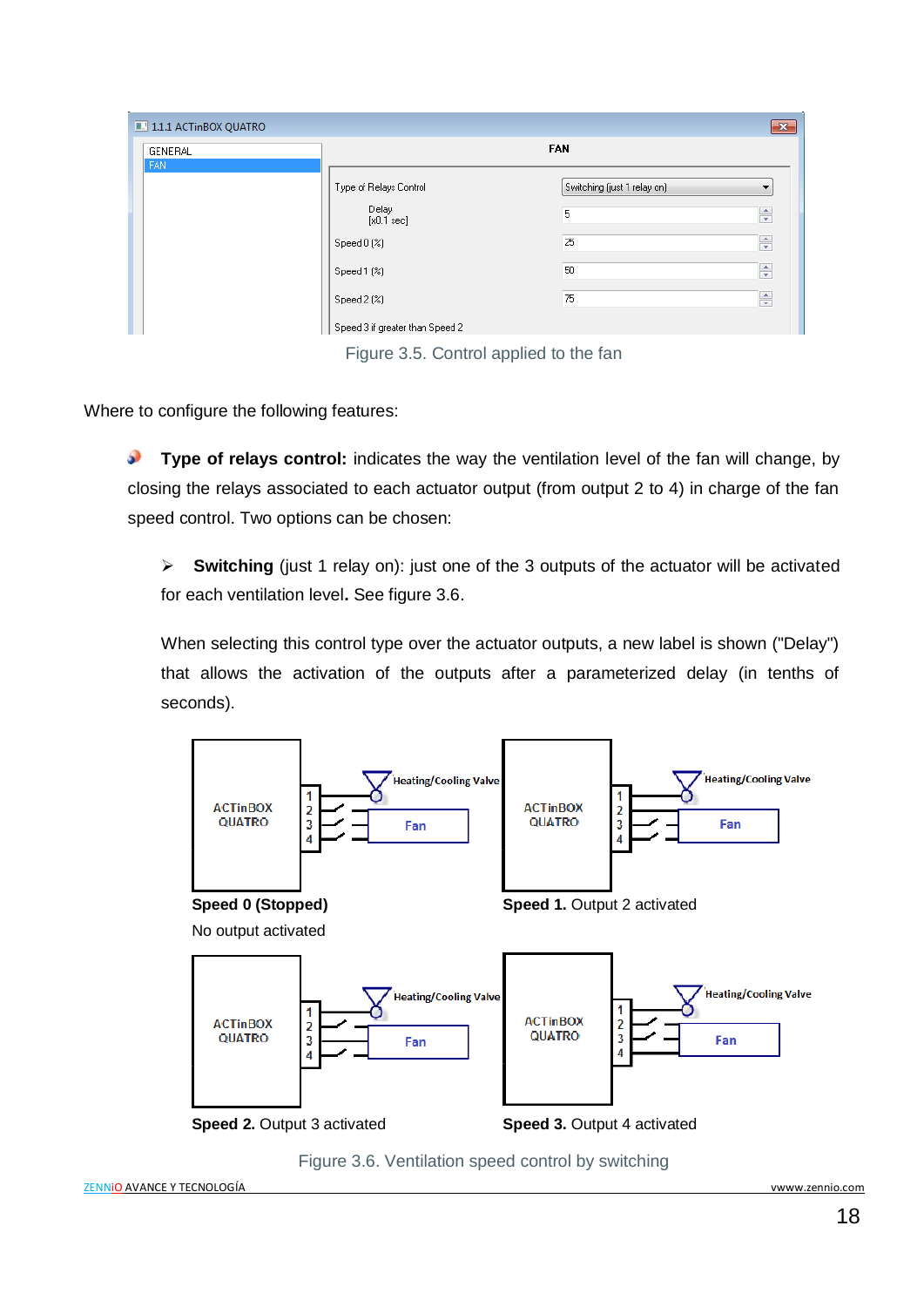**Accumulation** (some relays on): ventilation level is proportional to the number of outputs activated. See figure 3.7.



Figure 3.7. Ventilation speed control by accumulation

**Speed 0, 1, 2 and 3 (%)**: allows the definition of the ventilation percentages associated to S each fan speed.

The desired fan speed is given to the fan using a 1-byte communication object "Continuous Fan Control", enabled by default. Once this value is received, the Fan Coil system will set the fan speed in function of the ranges defined previously.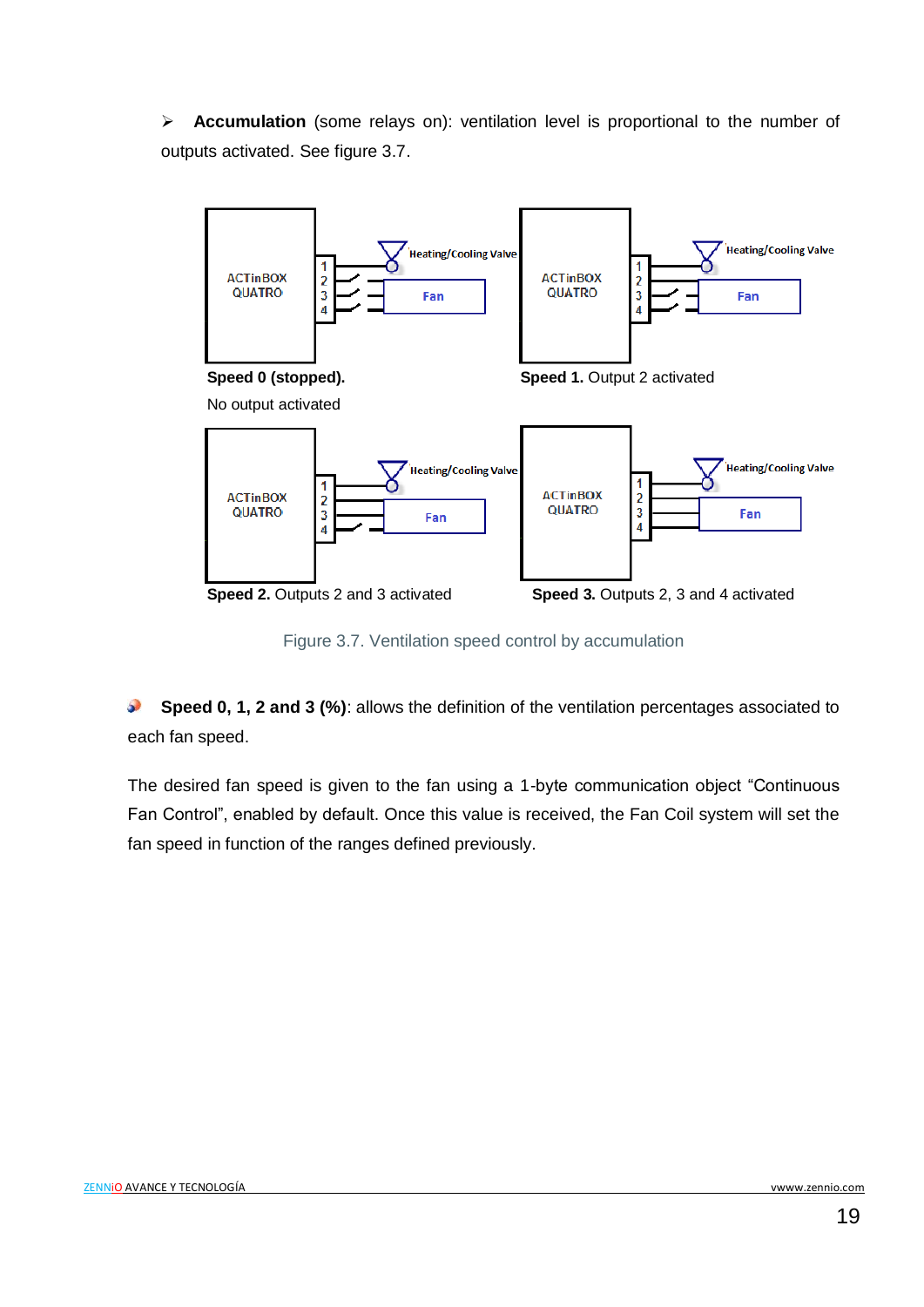#### <span id="page-19-0"></span>**3.3.2. CONTROL APPLIED TO THE VALVE**

| 1.1.1 ACTInBOX QUATRO        |                         | $-23$                |
|------------------------------|-------------------------|----------------------|
| <b>GENERAL</b><br><b>FAN</b> | <b>GENERAL</b>          |                      |
|                              | Mode                    | Cooling<br>▼         |
|                              | Type of Control         | Applied to the Valve |
|                              | Security Switch-Off     | No                   |
|                              | Init Config             | Default<br>▼         |
|                              | Start-up Status Sending | No.<br>₹.            |
|                              | Logical Functions       | No<br>▼              |

Figure 3.8. Type of control selection: applied to the valve

When selecting this type of control in the general parameterization window, the specific window for the fan configuration is the following:

| 1.1.1 ACTInBOX QUATRO |                                                                                                       | $\mathbf{x}$                                                           |
|-----------------------|-------------------------------------------------------------------------------------------------------|------------------------------------------------------------------------|
| GENERAL               |                                                                                                       | <b>FAN</b>                                                             |
| I FAN                 | Type of Relays Control<br>Delay<br>$[x0.1 \text{ sec}]$<br>MANUAL Speed Control<br>AUTO Speed Control | Switching (just 1 relay on)<br>$\frac{1}{\sqrt{2}}$<br>5<br>No.<br>No. |

Figure 3.9. Control applied to the valve

In this case, the Fan Coil valve will be controlled through an external KNX device, via communication objects. Specifically, the opening or closing of the valve is commanded by two 1-bit communication objects: "PWM Cooling control" and "PWM Heating control", according to the configured working mode (cooling, heating or both). The value "1" on any of these objects will open the valve. A "0" will close the valve. Next situations can be distinguished, depending on the parametrized mode:

Cooling mode. The valve will be controlled through the corresponding communication object ("PWM Cooling control").

Heating mode. The valve will be controlled through the corresponding communication object ("PWM Heating control").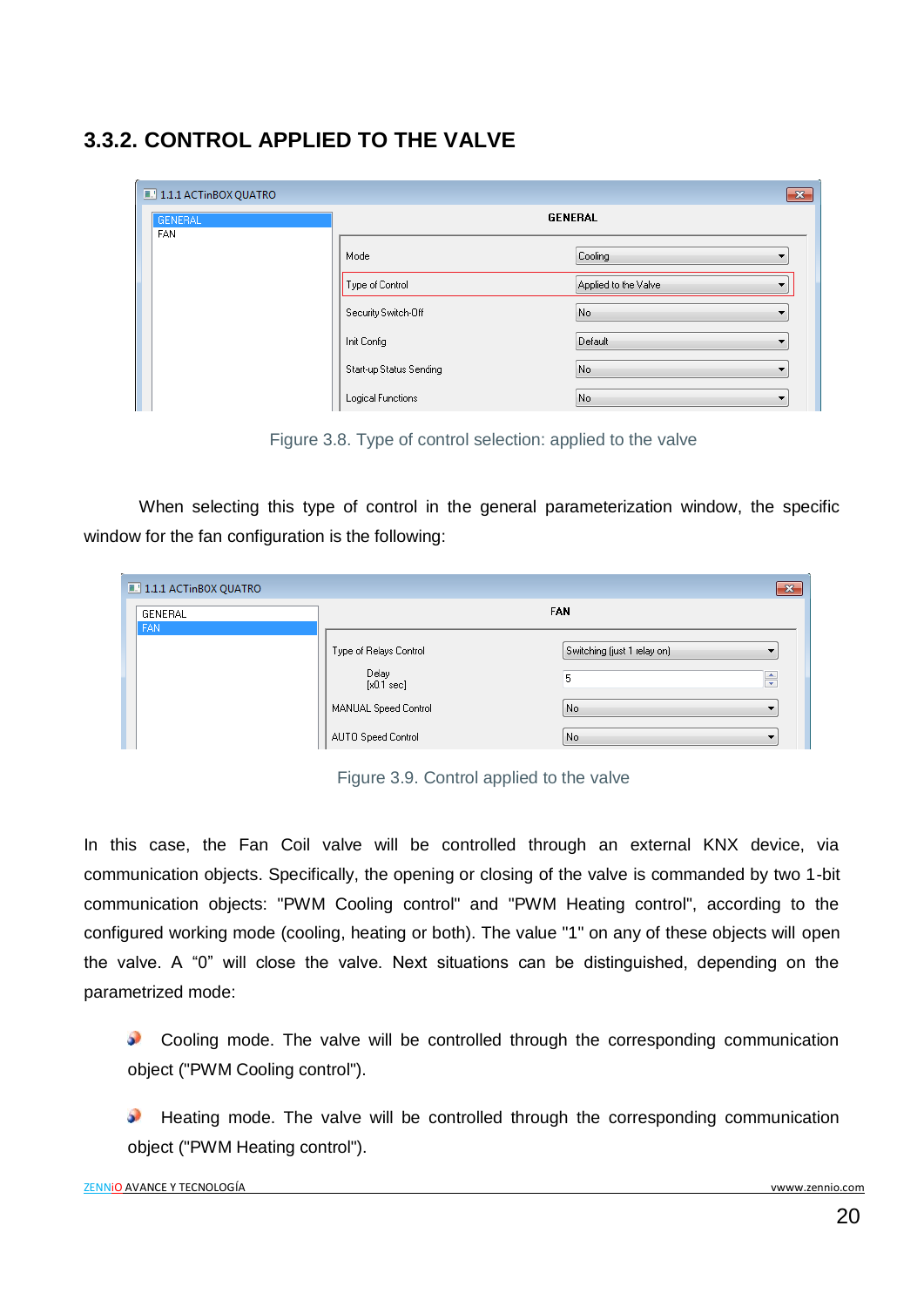$\bullet$ Both modes. In the cooling mode, the valve will follow the orders received through the communication object "PWM Cooling control". In the heating mode, the valve will follow the orders received through the communication object "PWM Heating control". In both cases, changes produced in the object wich does not belong to the actual mode will be ignored.

For its part, the fan could be controlled manually or automatically.

The following parameters can be configured:

53 **Type of Relays control:** same functioning as the explained in the control applied to the fan (see section 3.3.1).

5 **Manual speed control:** Ventilation level will be controlled independently, using any of the following methods: **Step control**, **Single control** or **Percentage control**. The explanation of the functioning of every of these control methods can be read again in the section 2.1.2 of this manual.

| MANUAL Speed Control | Yes          |  |  |  |  |
|----------------------|--------------|--|--|--|--|
| Step Control         | Yes          |  |  |  |  |
| Type                 | Non Cyclical |  |  |  |  |
| Single Control       | Yes          |  |  |  |  |
| Percentage Control   | Yes          |  |  |  |  |

Figure 3.10. Configuration of the manual speed control methods

**Auto speed control:** the explanation of the functioning of this method can be read again S in the section 2.1.2 of this manual.

| AUTO Speed Control                                                  | Yes |   |
|---------------------------------------------------------------------|-----|---|
| Difference between Ambient and Setpoint                             |     |   |
| Speed 0 (Diff $0 \leq t$ 0)<br>$[10 - x0.1$ °C1                     | 0   | ÷ |
| Speed 1 $(t0 < 0$ if $1 \le t0+t1$<br>$[t1 = x0.1$ °C1              | 5   | ÷ |
| Speed 2 (t0+t1 < Diff2 <= t0+t1+t2)<br>$[t2 = x0.1$ <sup>o</sup> C] | 5   | ÷ |
| NOTE: Speed 3 (Diff $3 >$ Diff2)                                    |     |   |
| <b>Hysteresis</b><br>$[x0.1]$ <sup>2</sup> C1                       | 3   | ÷ |

#### Figure 3.11. Auto speed control parameters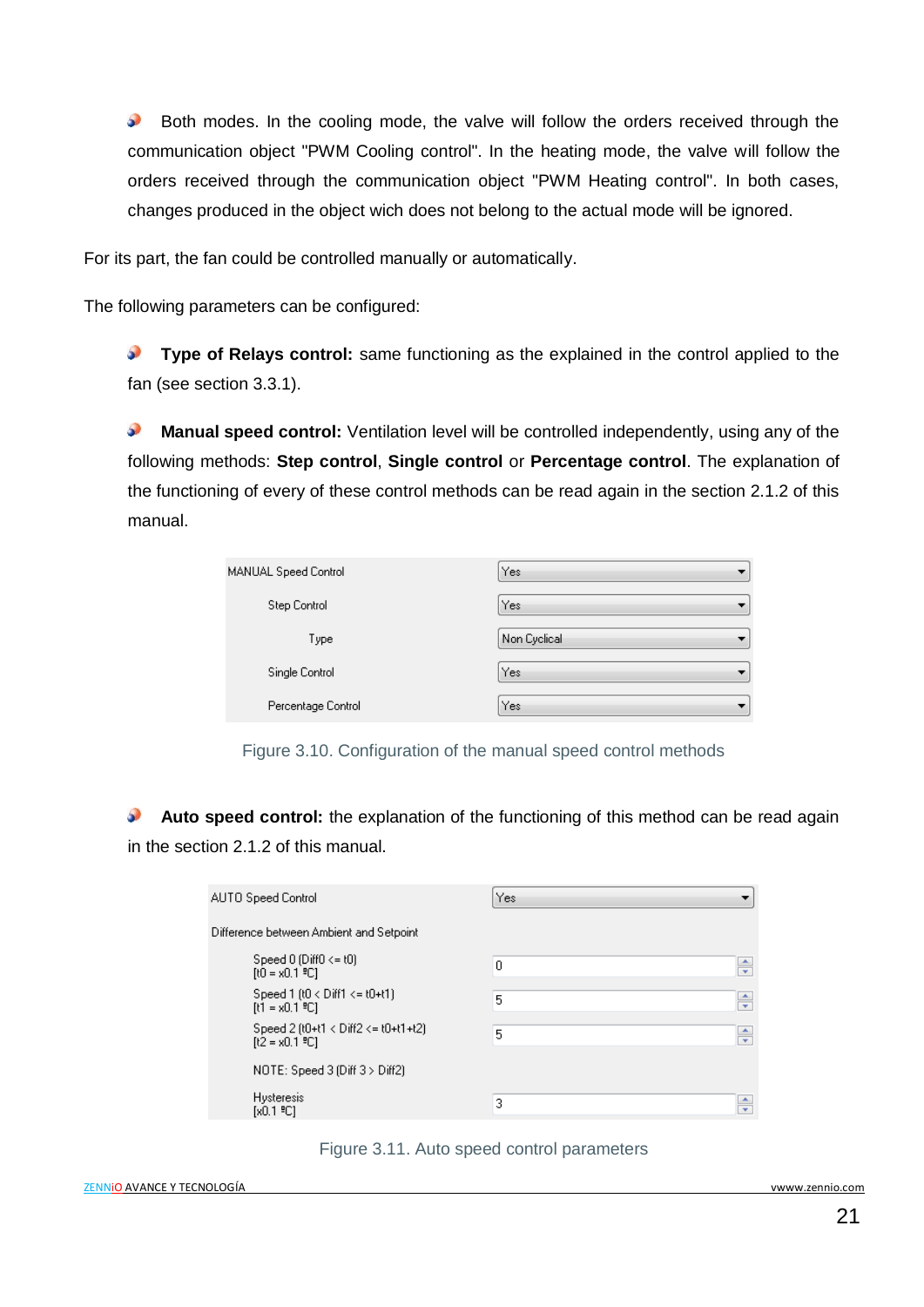#### <span id="page-21-0"></span>**3.4. SECURITY SWITCH-OFF**

| 1.1.1 ACTInBOX QUATRO |                         | $\mathbf{x}$              |  |  |  |
|-----------------------|-------------------------|---------------------------|--|--|--|
| GENERAL<br><b>FAN</b> | <b>GENERAL</b>          |                           |  |  |  |
|                       | Mode                    | Cooling<br>▼              |  |  |  |
|                       | Type of Control         | Applied to the Valve<br>▼ |  |  |  |
|                       | Security Switch-Off     | Yes                       |  |  |  |
|                       | Init Config             | Default<br>▼              |  |  |  |
|                       | Start-up Status Sending | No.<br>▼                  |  |  |  |
|                       | Logical Functions       | No.<br>۰                  |  |  |  |

Figure 3.12. Security switch-off

The option Security switch-off allows the **deactivation of the outputs** of ACTinBOX QUATRO in charge of the Fan Coil management (valve ON/OFF and fan speed regulation), for security reasons, when a voltage supply drop occurs, causing the **immediate Fan Coil switchedoff.**

Once the voltage supply is recovered, the Fan Coil status will be also recovered and the actuator outputs will be activated or deactivated, depending on their initial configuration (see section 3.5).

#### <span id="page-21-1"></span>**3.5. INITIAL CONFIGURATION**

It is possible the configuration of the desired Fan coil status after a download from ETS, or after voltage supply drop. This configuration can be default or custom.

| 1.1.1 ACTInBOX QUATRO |                         | $\mathbf{x}$              |  |  |  |  |  |  |
|-----------------------|-------------------------|---------------------------|--|--|--|--|--|--|
| GENERAL               | <b>GENERAL</b>          |                           |  |  |  |  |  |  |
| FAN                   |                         |                           |  |  |  |  |  |  |
|                       | Mode                    | Cooling<br>٠              |  |  |  |  |  |  |
|                       | Type of Control         | Applied to the Valve<br>▼ |  |  |  |  |  |  |
|                       | Security Switch-Off     | Yes<br>۰.                 |  |  |  |  |  |  |
|                       | Init Config             | Default                   |  |  |  |  |  |  |
|                       | Start-up Status Sending | Default<br><b>Custom</b>  |  |  |  |  |  |  |
|                       | Logical Functions       | No.<br>$\mathbf{r}$       |  |  |  |  |  |  |

Figure 3.13. Fan Coil start-up configuration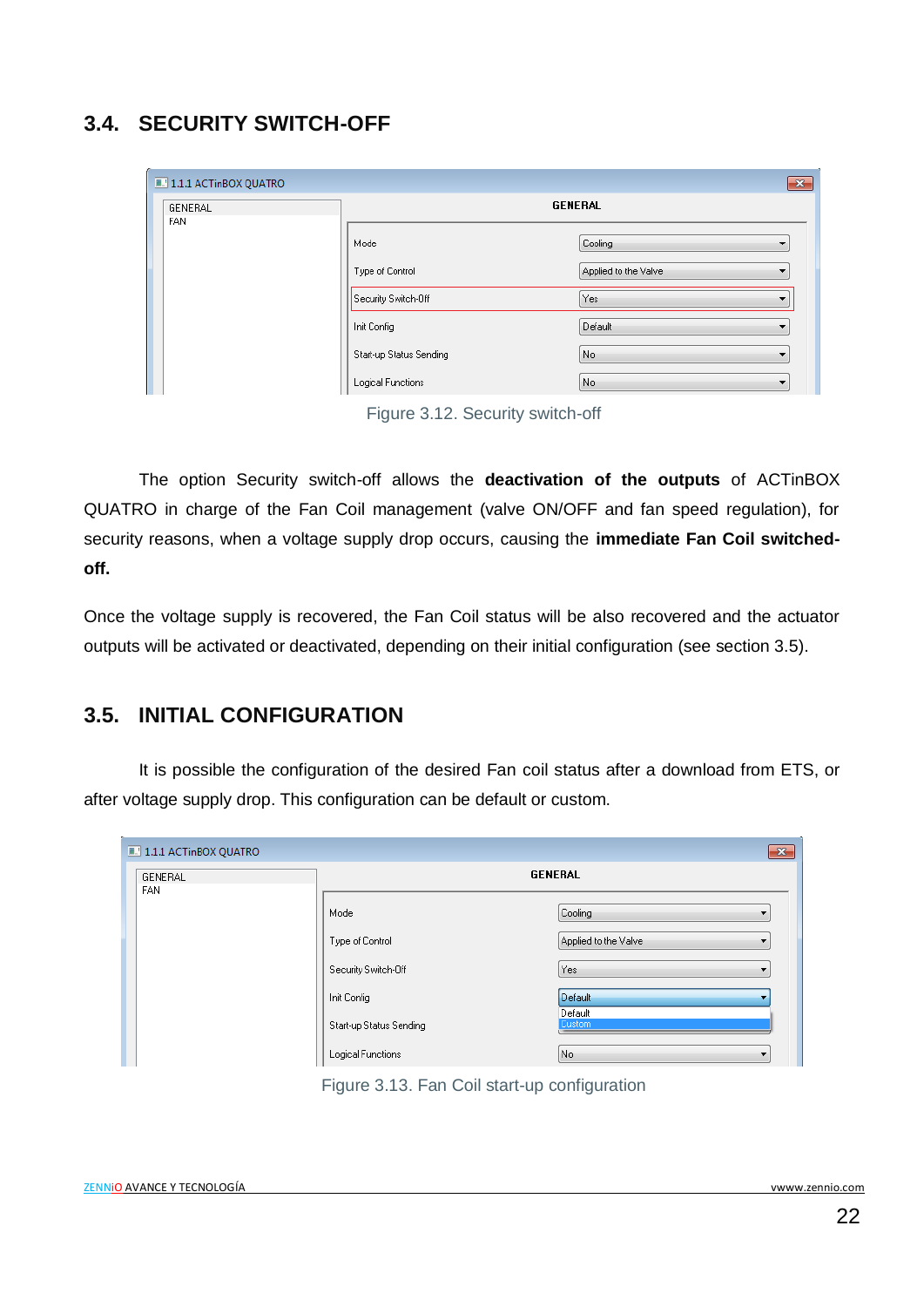If default configuration is chosen, Fan Coil will recover the last status before the voltage supply drop.

For custom configuration, next options are shown ("Status"):

| Init Config   | <b>Custom</b>            |
|---------------|--------------------------|
| <b>Status</b> | Last                     |
|               | Last<br><mark>Off</mark> |
|               |                          |
|               | On                       |

**Last:** Fan Coil will recover the status before the voltage supply drop.

S. **Off:** Fan Coil will be switched off after voltage supply recovering or after any download, independently its previous status, and it will be switched on only when a "1" is written in the correspond communication object "On/Off".

53 **On:** Fan Coil will be switched on automatically after the voltage supply recovering or after any download, independently its previous status.

In each case, the ventilation level after the voltage supply recovering depends on its last status; it means, if the fan was in a ventilation level manually established, when the voltage supply is back, it will be situated in this position again (unless Fan Coil initial status is "off", in which case it will be necessary to switch on the system to recover the fan previous status). However, if the fan was in a level calculated by the application program automatically, it is possible that after the voltage recovering, temperature conditions have changed, so the ventilation level should change depending on the new requirements. Something similar happens with the valve status, which can vary if the temperature conditions change after the voltage failure.

#### <span id="page-22-0"></span>**3.6. START-UP STATUS SENDING**

If this parameter is activated ("Yes"), the status communication objects of a determined parameterization (like "On/Off (Status)", "Valve (Status)", etc.) can be sent to the KNX bus in order to update the rest of devices connected in the installation. These objects could be sent with a parameterized delay (in seconds) or immediately (writing a 0 in the box "Delay", shown after the activation of Start-up status sending).

|                            | Start-up Status Sending | Yes |                 |
|----------------------------|-------------------------|-----|-----------------|
|                            | Delay<br>[x1 sec]       |     |                 |
| ZENNIO AVANCE Y TECNOLOGÍA |                         |     | vwww.zennio.com |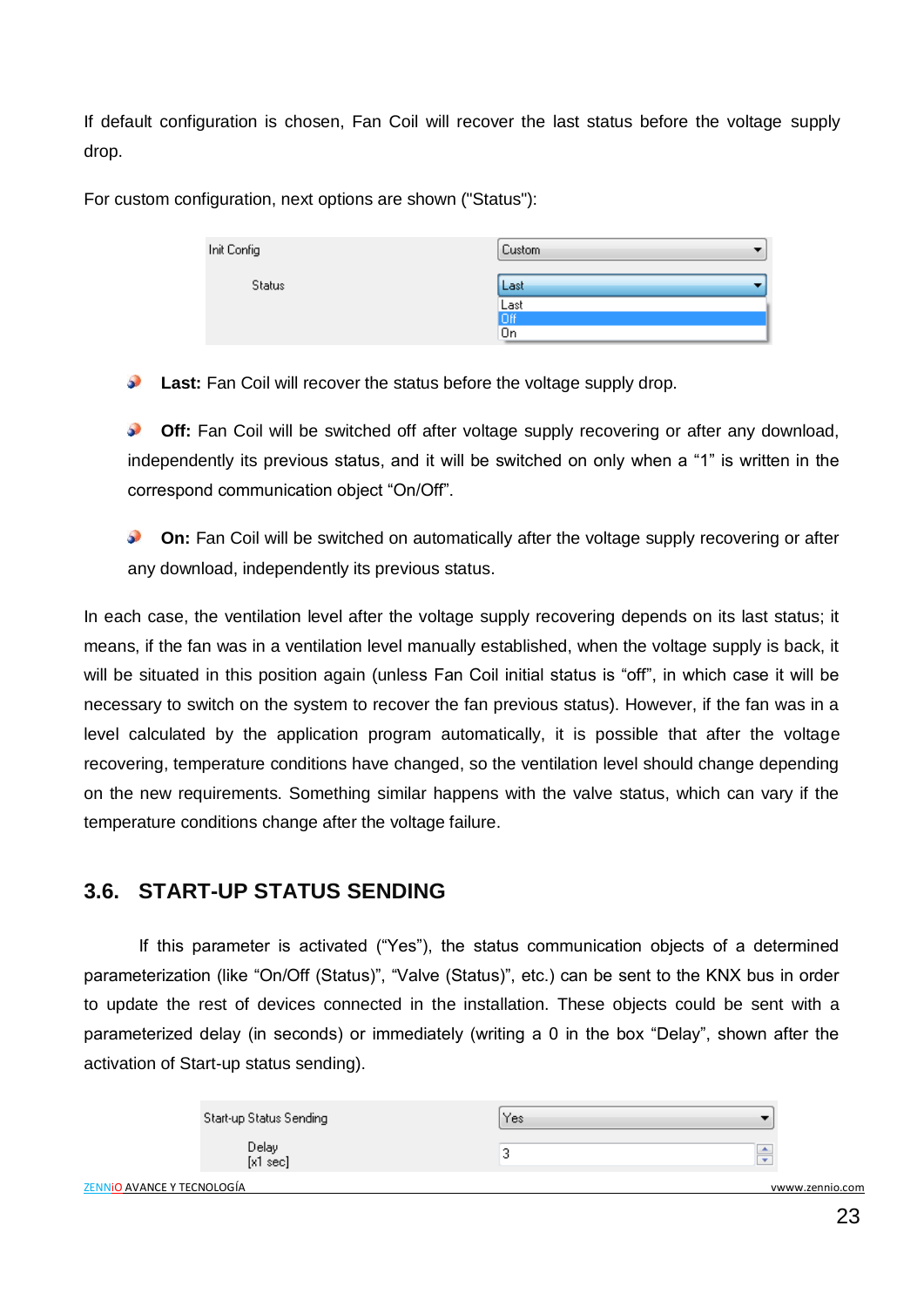#### <span id="page-23-0"></span>**3.7. LOGICAL FUNCTIONS**

This section of the application Fan Coil QUATRO is meant to perform binary logic operations with incoming data from the KNX bus, to send the result through other communication objects specifically enabled in the actuator for this operation.

**Up to 5 different logical functions** can be enabled, independent of each other, which can carry out **up to 4 operations** each. To use any of them, it is necessary to enable them in the following ETS window, which appears when selecting "Yes" in the Logical Functions box of the Fan Coil QUATRO General window.

| 1.1.1 ACTInBOX QUATRO                         |                                        | $\mathbf{x}$                         |  |  |  |
|-----------------------------------------------|----------------------------------------|--------------------------------------|--|--|--|
| GENERAL                                       | < <logical functions="">&gt;</logical> |                                      |  |  |  |
| FAN<br>< <logical functions="">&gt;</logical> | LOGICAL FUNCTIONS SELECTION:           |                                      |  |  |  |
|                                               | - FUNCTION 1                           | Disabled<br>$\overline{\phantom{a}}$ |  |  |  |
|                                               | - FUNCTION 2                           | Disabled<br>▼                        |  |  |  |
|                                               | - FUNCTION 3                           | Disabled<br>$\overline{\phantom{a}}$ |  |  |  |
|                                               | - FUNCTION 4                           | <b>Disabled</b><br>▼                 |  |  |  |
|                                               | - FUNCTION 5                           | Disabled<br>۰                        |  |  |  |
|                                               | TOTAL DATA ENTRY OBJECTS:              |                                      |  |  |  |
|                                               | $-1bit$                                | ÷<br>0                               |  |  |  |
|                                               | -1byte                                 | $\frac{1}{x}$<br>$\overline{0}$      |  |  |  |
|                                               | - 2bytes                               | ÷<br>0                               |  |  |  |

Figure 3.14. Logical functions

To obtain detailed information about the use and ETS parameterization of the logical functions, please consult the specific documentation "**Logical Functions X5**", available at: [http://www.zennio.com.](http://www.zennio.com/)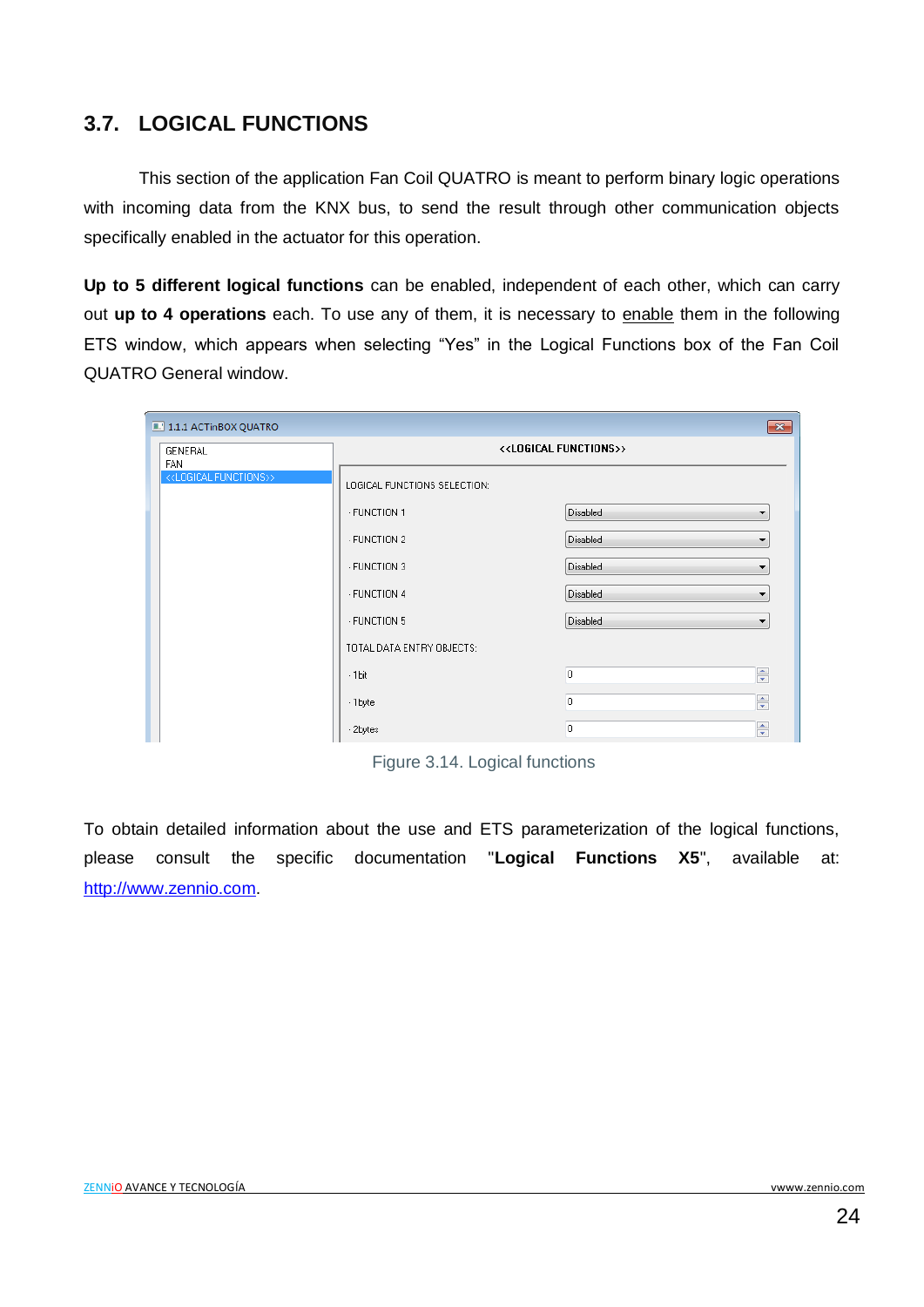#### **ANNEX I. COMMUNICATION OBJECTS**

<span id="page-24-0"></span>

| <b>SECTION</b> | <b>NUMBER</b>  | <b>SIZE</b> | <b>IN/OUT</b> | <b>FLAGS</b> |              | <b>VALUES</b> |              | <b>NAME</b>                | <b>DESCRIPTION</b>    |
|----------------|----------------|-------------|---------------|--------------|--------------|---------------|--------------|----------------------------|-----------------------|
|                |                |             |               |              | <b>RANGE</b> | 1st TIME      | <b>RESET</b> |                            |                       |
|                | $\mathbf 0$    | 1 bit       | $\mathbf{I}$  | W            | 0/1          | Indifferent   | Indifferent  | On/Off                     | $0=Off; 1=On$         |
|                | $\mathbf{1}$   | 1 bit       | $\circ$       | <b>RT</b>    | 0/1          | Parameteriz.  | Parameteriz. | On/Off (Status)            | $0=Off$ ; $1=On$      |
|                | $\overline{2}$ | 1 bit       |               | W            | 0/1          | Indifferent   | Indifferent  | <b>Mode</b>                | 0=Cooling; 1=Heating  |
|                | 3              | 1 bit       | $\circ$       | <b>RT</b>    | 0/1          | Cooling       | Parameteriz. | <b>Mode (Status)</b>       | 0=Cool; 1=Heat        |
|                | $\overline{4}$ | 1 bit       | $\mathbf{I}$  | W            | 0/1          | Indifferent   | Indifferent  | <b>PWM Heating control</b> | 0=Close; 1=Open valve |
| <b>GENERAL</b> | 5              | 1 bit       |               | W            | 0/1          | Indifferent   | Indifferent  | <b>PWM Cooling control</b> | 0=Close; 1=Open valve |
|                | 6              | 1 bit       | $\circ$       | <b>RT</b>    | 0/1          | $\mathbf 0$   | Parameteriz. | <b>Valve (Status)</b>      | 0=Closed; 1=Opened    |
|                | $\overline{7}$ | 1 bit       |               | W            | 0/1          | Indifferent   | Indifferent  | <b>Fan Step control</b>    | 0=Lower; 1=Higher     |
|                | 8              | 1 bit       | $\mathbf{I}$  | W            | 0/1          | Indifferent   | Indifferent  | <b>Continuous Speed 0</b>  | 0=Ignored; 1=Speed 0  |
|                | 9              | 1 bit       |               | W            | 0/1          | Indifferent   | Indifferent  | <b>Continuous Speed 1</b>  | 0=Ignored; 1=Speed 1  |
|                | 10             | 1 bit       |               | W            | 0/1          | Indifferent   | Indifferent  | <b>Continuous Speed 2</b>  | 0=Ignored; 1=Speed 2  |
|                | 11             | 1 bit       |               | W            | 0/1          | Indifferent   | Indifferent  | <b>Continuous Speed 3</b>  | 0=Ignored; 1=Speed 3  |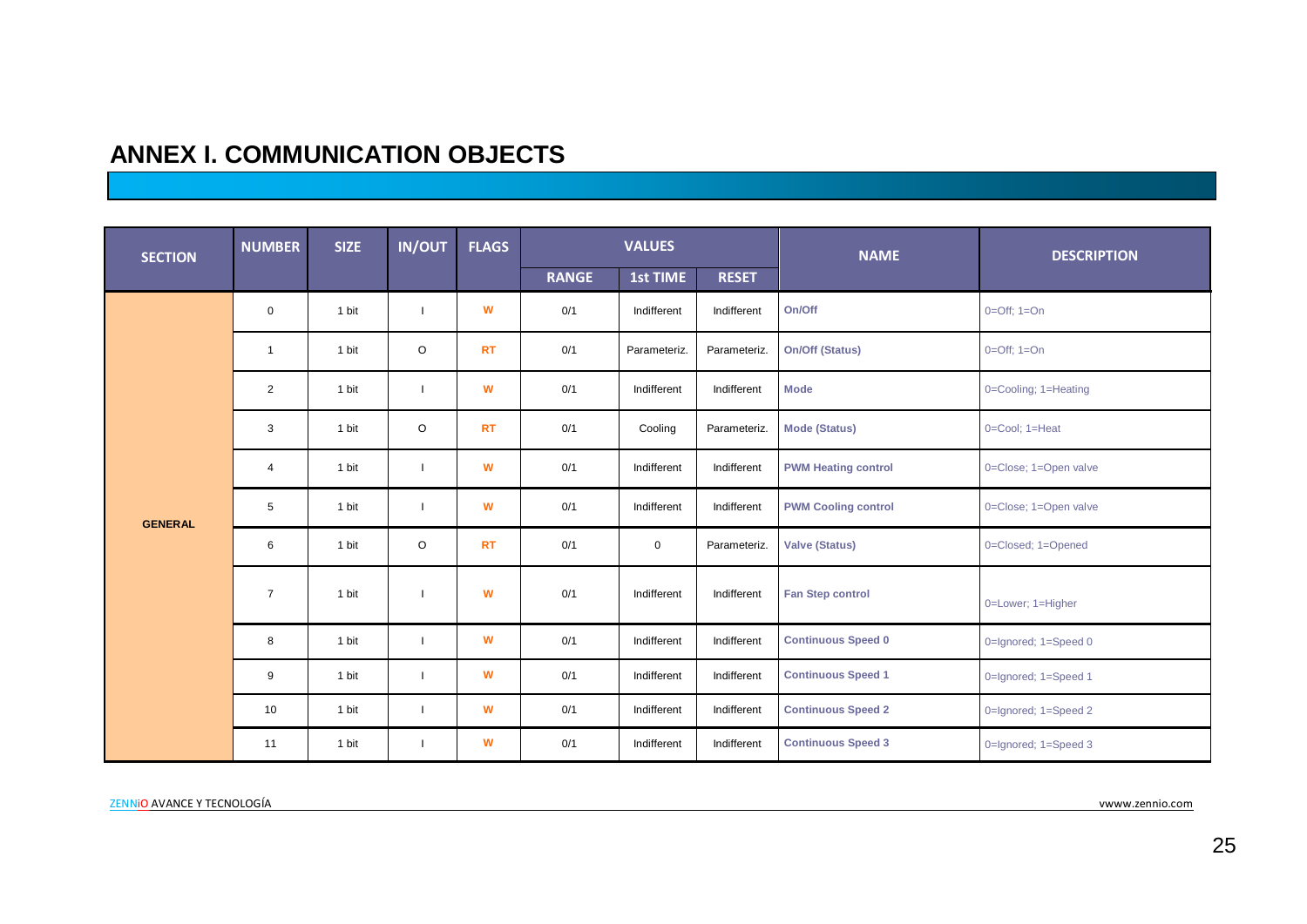| 0%=0;1-25%=1;26-50%=2;51-100%=3 |
|---------------------------------|
| 0%=S0;25%=S1;50%=S2;100%=S3     |
|                                 |
|                                 |
|                                 |
|                                 |
|                                 |
|                                 |
|                                 |
|                                 |
|                                 |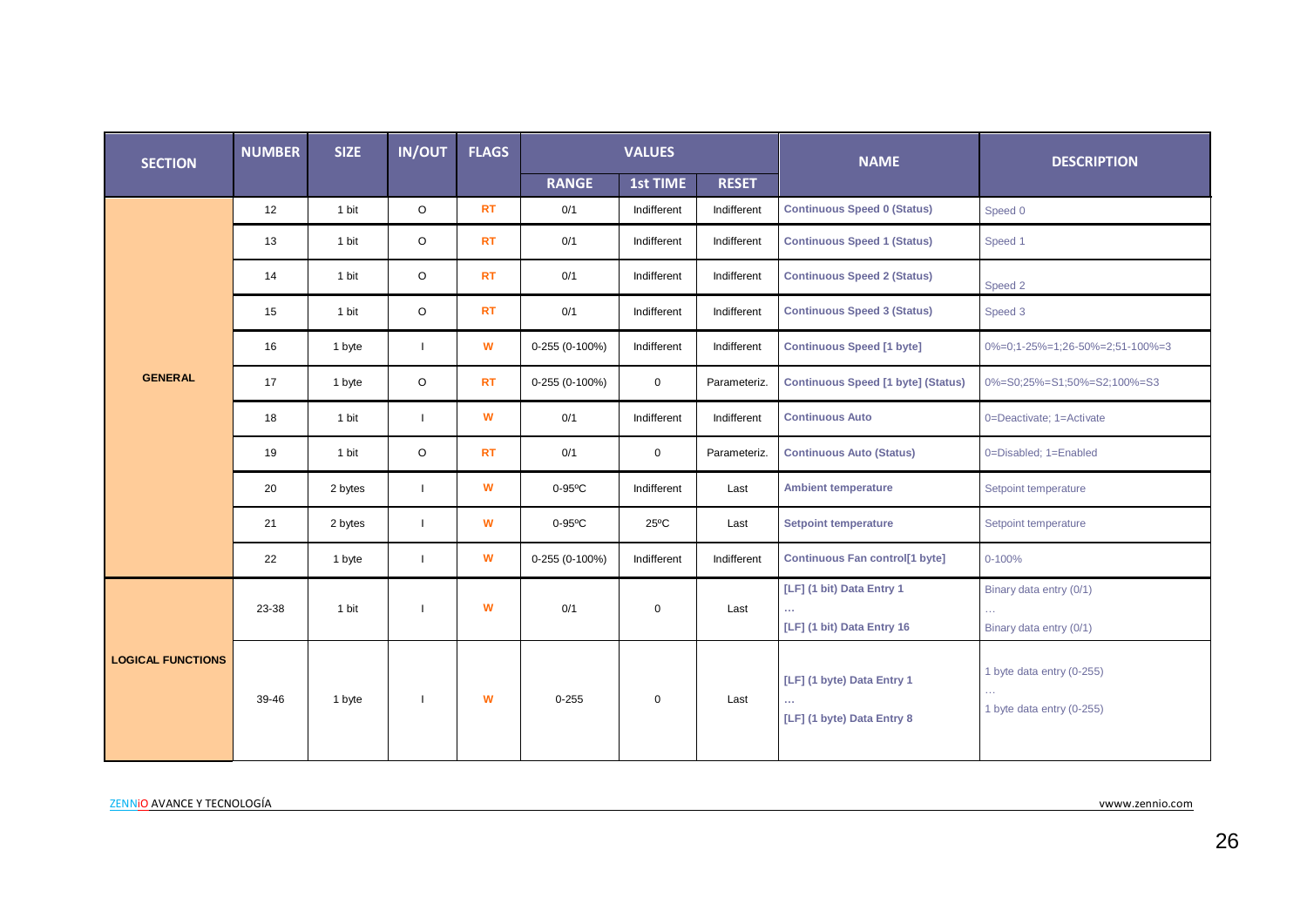| <b>SECTION</b>           | <b>NUMBER</b> | <b>SIZE</b> | <b>IN/OUT</b> | <b>FLAGS</b> | <b>VALUES</b> |                | <b>NAME</b>  | <b>DESCRIPTION</b>                                                                    |                                                                                  |
|--------------------------|---------------|-------------|---------------|--------------|---------------|----------------|--------------|---------------------------------------------------------------------------------------|----------------------------------------------------------------------------------|
|                          |               |             |               |              | <b>RANGE</b>  | 1st TIME       | <b>RESET</b> |                                                                                       |                                                                                  |
| <b>LOGICAL FUNCTIONS</b> | 47-54         | 2 bytes     |               | W            | 0-FFFF        | $\mathbf 0$    | Last         | [LF] (2 bytes) Data Entry 1<br>$\sim 100$<br>[LF] (2 bytes) Data Entry 8              | 2 byte data entry (0-FFFF)<br>$\sim$ $\sim$ $\sim$<br>2 byte data entry (0-FFFF) |
|                          | 55-59         | 1 bit       | $\circ$       | <b>RT</b>    | 0/1           | $\mathbf 0$    | Last         | [LF] Function 1 RESULT (1 bit)<br><br>[LF] Function 5 RESULT (1 bit)                  | Function 1 RESULT<br>$\sim 100$<br><b>Function 5 RESULT</b>                      |
|                          | 60-64         | 1 byte      | $\circ$       | <b>RT</b>    | $0 - 255$     | $\mathbf 0$    | Last         | [LF] Function 1 RESULT (1 byte)<br>$\cdots$<br>[LF] Function 5 RESULT (1 byte)        | <b>Function 1 RESULT</b><br>$\sim 100$<br><b>Function 5 RESULT</b>               |
|                          | 65-69         | 2 bytes     | $\circ$       |              | 0-FFFF        | $\mathbf 0$    | Last         | [LF] Function 1 RESULT (2 bytes)<br>$\sim$ $\sim$<br>[LF] Function 5 RESULT (2 bytes) | <b>Function 1 RESULT</b><br>$\sim 100$<br><b>Function 5 RESULT</b>               |
|                          |               |             |               | <b>RT</b>    | 0°C-120°C     | $25^{\circ}$ C | Last         | [LF] Function 1 RESULT (2 bytes)<br>$\sim$<br>[LF] Function 5 RESULT (2 bytes)        | <b>Function 1 RESULT</b><br>$\sim 100$<br><b>Function 5 RESULT</b>               |